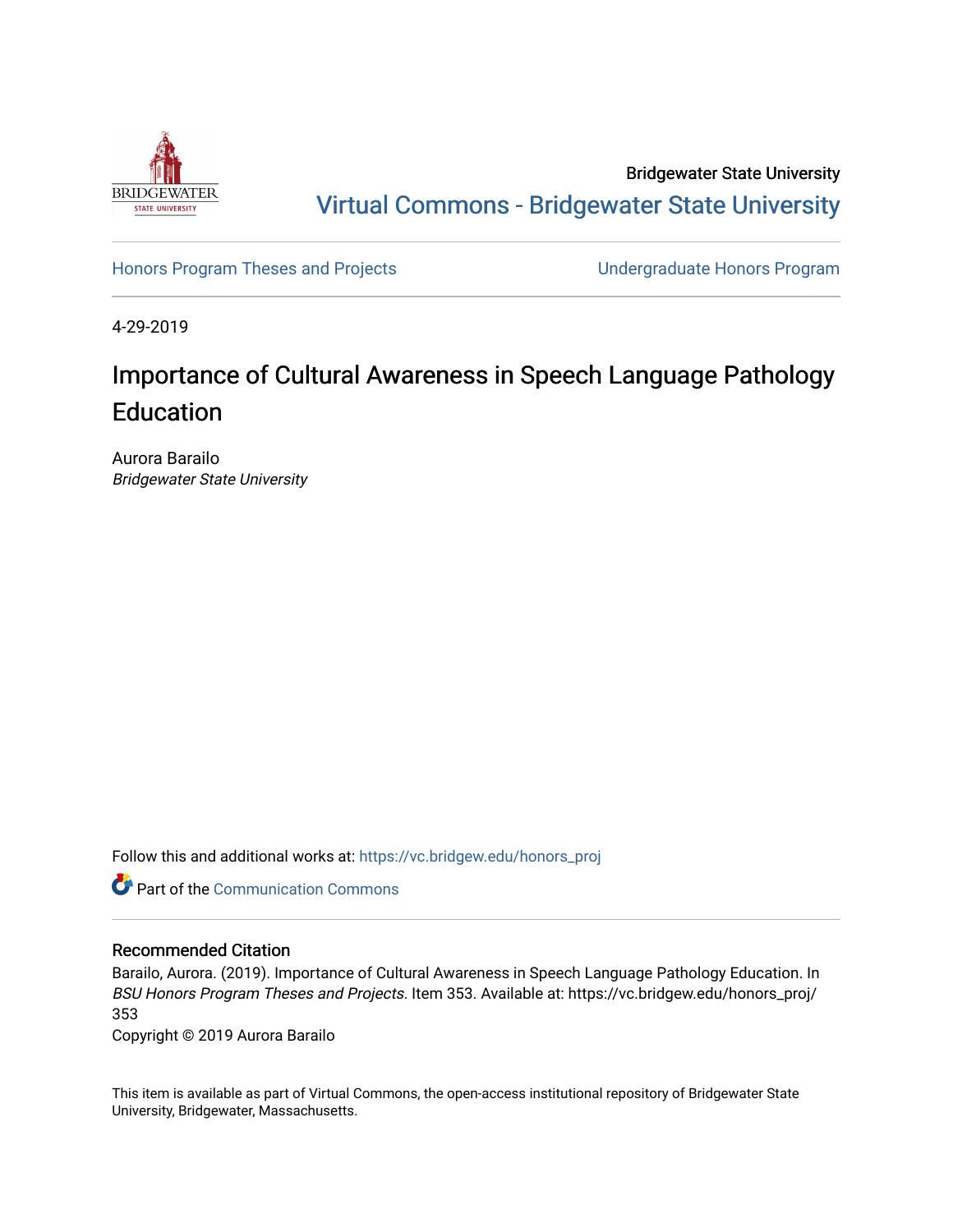IMPORTANCE OF CULTURAL AWARENESS IN SPEECH LANGUAGE PATHOLOGY EDUCATION

## Importance of Cultural Awareness in Speech Language Pathology Education

Aurora Baraiolo

Submitted in Partial Completion of the Requirements for Commonwealth Honors in Communication Sciences and Disorders

Bridgewater State University

April 29, 2019

Dr. Meghan McCoy, Thesis Advisor Dr. Suzanne Miller, Committee Member Professor Glenna Caliendo, Committee Member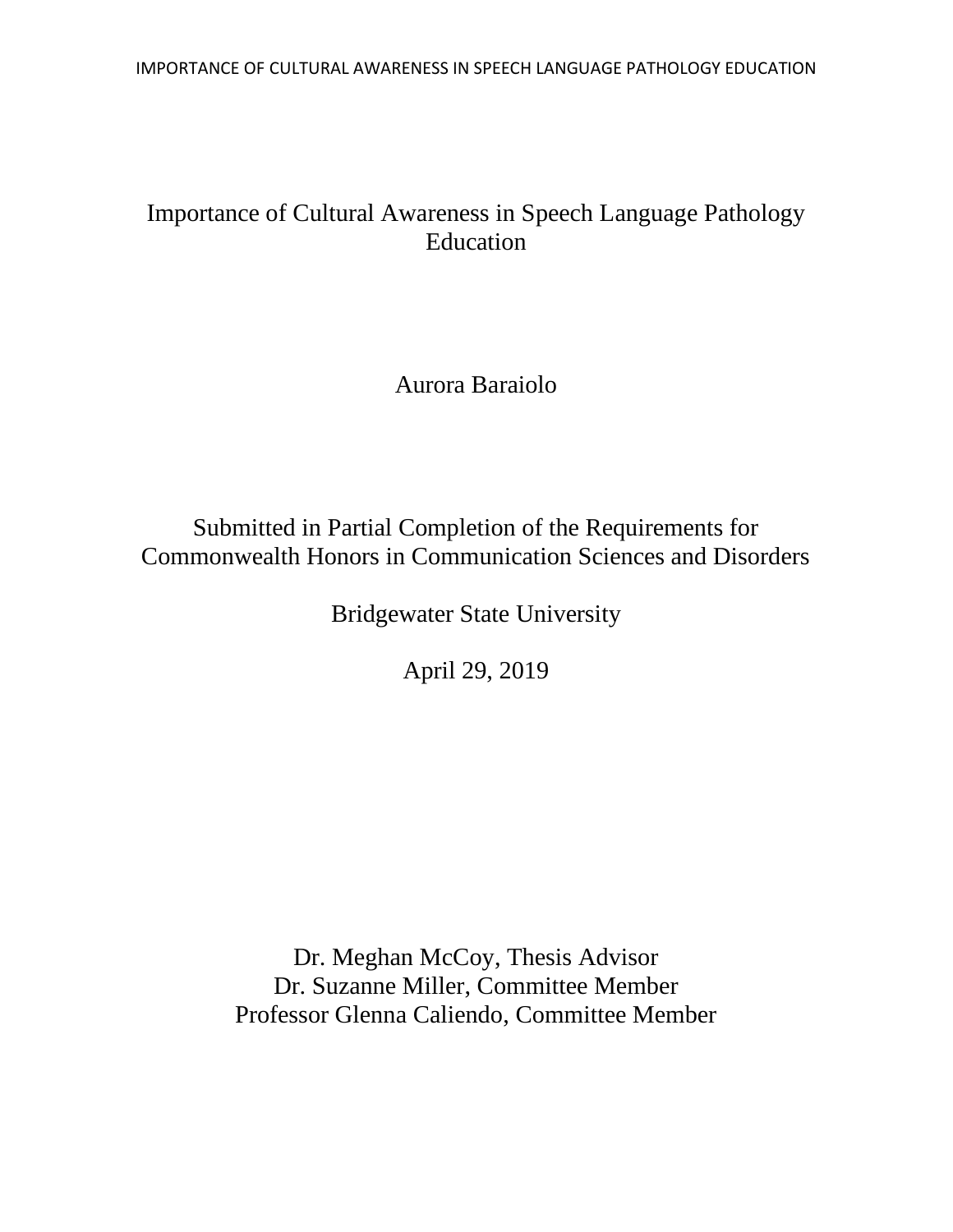## Importance of Cultural Awareness in Speech Language Pathology **Education**

#### **Introduction**

Cultural awareness is a necessity when providing services to a culturally and linguistically diverse population. Culture influences a family's' values, religion, language preference, kin structure, child-rearing practices, roles and responsibilities of family members, and perception of health and behavior; specifically, the perception of disability (McLeod, Verdon et. al 2017). Cultural beliefs can also influence which therapy assessments are used and whether a parent chooses to access services (McLeod et. al, 2017). Cultural awareness includes knowledge and understanding of the values and norms of different cultural groups, recognition of culturally based assumptions and biases and demonstrating skills that meet the need of clients from a diverse background (Lemmon& Jackson-Bowen,2013). In order to serve diverse students, professionals should be able to recognize how their own identity has influenced their learning opportunities. Professionals must be able to assess their own attitudes towards issues of diversity and be willing to transform views that create difficulty.

Being a culturally sensitive clinician is vital in establishing trust and open communication with patients and in order to effectively diagnose and treat an individual (Lemmon& Jackson-Bowen,2013). An intervention that is not relevant to the client and not functional for their participation in daily life is not valuable (Verdon, McLeod, & Wong, 2015). Culturally and linguistically diverse children and families may not speak the dominant language or share the same culture within their social context. This also includes those exposed to multiple linguistic and cultural influences. Both of these groups have limited cultural and linguistic services available in speech language pathology services (Verdon, McLeod, Wong, 2015). The prevalence of speech sound disorders is similar in monolingual and multilingual populations; however, multilingual children are at greater risk for being both over-referred and under-referred for speech language pathology (SLP) and special education services (McLeod et. al, 2017).

As of 2010, The American Speech Language Hearing Association (ASHA) Code of Ethics holds licensed and practicing speech language therapists accountable for maintaining multicultural competence (The American Speech Language Hearing Association, 2017). Although it was implied prior to 2010, it was not explicitly required. Multicultural competencies are now incorporated throughout each of the nine content areas of knowledge and skill acquisition that are needed to obtain a Certificate of Clinical Competence in Speech Language Pathology (CCC-SLP). The Multi-Cultural Issues Board also increases cultural awareness for ASHA by developing policies and procedures that are responsive to cultural and linguistic influences, particularly those present in underrepresented populations (Lemmon& Jackson-Bowen,2013).

### *Cultural Intelligence (CQ)*

Griffer and Perlis (2007) emphasize the development of cultural intelligence of speech language pathologists and educators. Cultural intelligence (CQ) is one component of cultural competence that is crucial for SLP's and educators. CQ focuses on the awareness of multicultural identity, the understanding of privilege and difference, the development of diversity consciousness, and respect for the guiding principles of cultural competence. CQ allows for the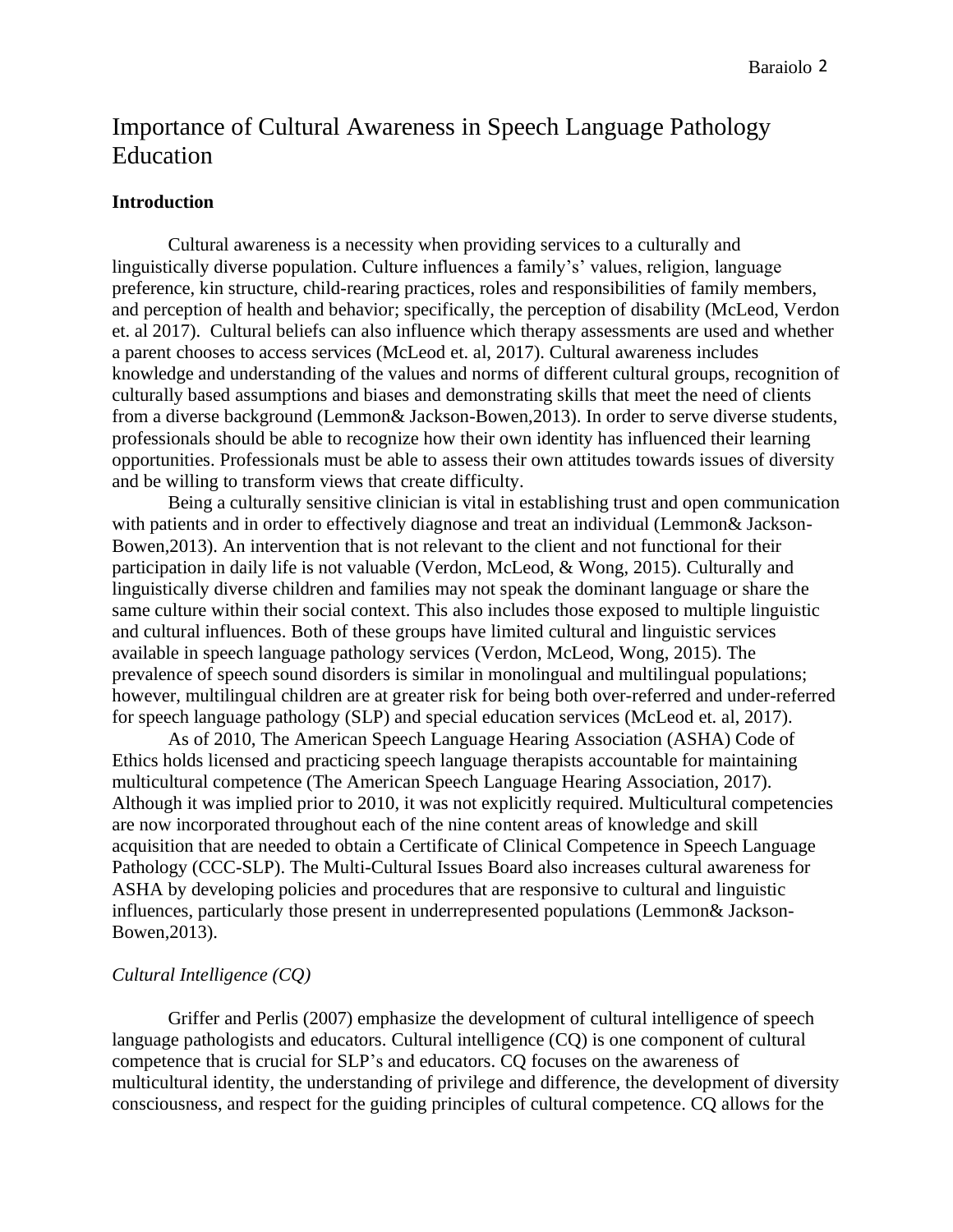understanding of others. It is defined as one's capability to adapt effectively to new cultural contexts. It is broken into four concepts—CQ-strategy, CQ-knowledge, CQ-motivation, and CQbehavior. CQ-Strategy is the ability to make sense of culturally diverse experiences which utilize metacognitive and cognitive processes to acquire cultural information, form judgements, and make decisions. CQ-knowledge is one's ability to learn about similarities and differences between cultures with regard to cultural parameters within specific cultural groups. This includes learning about various cultures' language, health, religion, rituals, family dynamics etc. CQmotivation refers to an individuals' interest and energy in learning about different cultures as well as functioning in diverse situations. Finally, CQ-behavior involves an individuals' capacity to develop a flexible repertoire that can be used appropriately in various verbal and nonverbal situations (Griffer and Perlis, 2007). It is important to encourage the development and understanding of one's multi-perspective identity and how differences in culture alter this identity. The multi-perspective identity theory was developed by Griffer and Perlis (2007) and states that, "characteristics of our own identity that enable each individual to view reality through specific perspectives [are] based upon ability, age, gender, ethnicity, race, sexual orientation, religion, or socioeconomic class" (p.29). Assessing how groups perceive cultural differences between members and how those differences may or may not be interconnected to each other is known as the multi-perspective identity theory.

## *Barriers and Facilitators in Rehabilitation Services*

Providing culturally competent services can be challenging for a multitude of reasons. These factors can impact treatment, compliance, and ultimately, affect a successful outcome. Grandpierre, Milroy, Sikora, Fitzpatrick, Thomas, and Potter (2018) conducted research on barriers and facilitators in rehabilitation services. This research looked at the effect of language barriers and cultural barriers in service delivery of occupational therapy, physical therapy, and speech language pathology services. Barriers noted by clinicians ranged from linguistic barriers where effective communication was difficult and hindered rapport, to cultural barriers surrounding the use of certain intervention strategies such as child play, a common technique used to encourage children to use expressive language.

Additionally, clinicians felt that gender roles across cultures impacted service delivery. Grandpierre et. al (2018) noted that when a father and a mother attended an appointment for their child, often times the father was the 'designated' spokesperson even though the mothers were the primary caregivers and spent more time with the children, and one could assume would be able to better inform practitioners of the child's abilities. The clinicians observed differences in decision-making between genders, stating that most patients trusted the decisions of the experts although females tended to inquire for more information. Clinicians also stated that male service recipients often requested a male practitioner.

Clinicians reported that there were some things that facilitated cultural awareness. One thing they discussed was learning more about the role of religion and traditional healing methods. They also felt it was important to understand that in some cultures, the perception of illness is intertwined with religion and other traditions. Clinicians concluded that understanding holistic views allowed them to better understand their patients' goals and offer more appropriate recommendations (Grandpierre et. al, 2018).

Barriers of culturally competent services as described by patient/caregivers included similar answers to those of the clinicians. Patients reported that being unable to communicate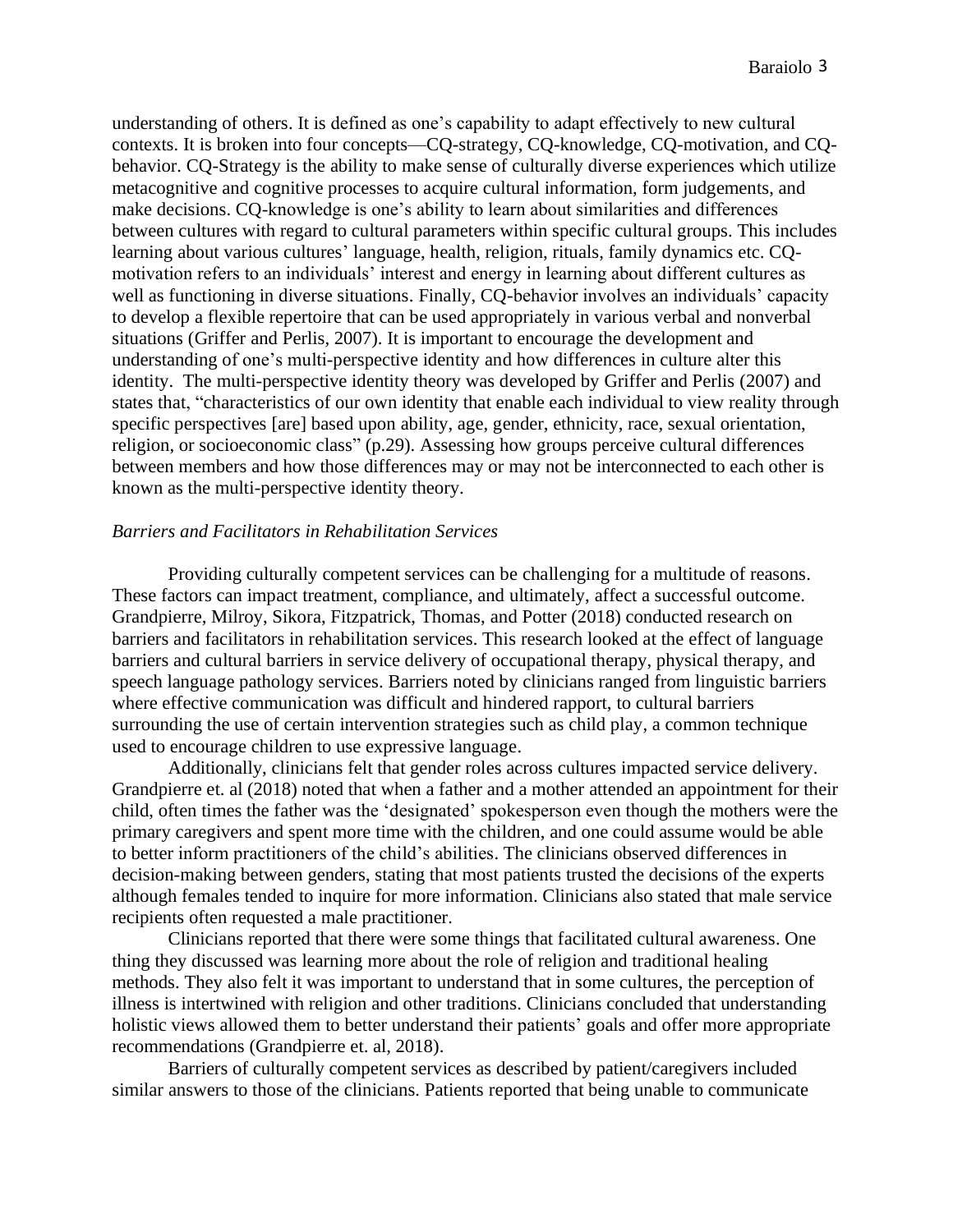their feelings and thoughts properly hindered their appointment success. Additionally, Grandpierre et. al (2018) found that when clinicians used unfamiliar language with patients, it reinforced that they were a minority, and felt discriminatory. Patients also noted that access to interpreters and written handouts in their native language(s) was limited. Patients, however, also praised the cultural awareness of some practitioners who greatly considered cultural differences such as perception of disability, etiology, and use of play. Patients and caregivers also reported that when the clinician included details about themselves, it allowed them to establish familiarity and comfort (Grandpierre et. al, 2018). Finally, patients seemed to greatly appreciate when clinicians provided them with a brief overview and explanation of the healthcare system, as it might be unfamiliar to them. Information should include the length of therapy, the purpose of therapy, the roles that family members provide in supporting the patient, and benefits of intervention. It is also recommended that information discussed be written down for patients of culturally and linguistically diverse backgrounds in their native language.

#### *Comprehensive Language Profile*

McLeod, Verdon et. al (2017) noted a comprehensive case history should be completed even more thoroughly with a diverse client. The case history should include child/family demographics, developmental milestones, family needs and concerns, and a comprehensive language profile. The comprehensive language profile should contain the clients current and past linguistic environments, the age of the client when exposed to each language, the amount of language exposure per day, the settings and contexts in which each language is used, the child's conversational partners in each language, and the client's dominant language. Language dominance often fluctuates depending on time, age, task, and language input/output proficiency and should be reassessed by the clinician each session. It is important to encourage parental involvement regardless of language used; however, clinicians' must also recognize the family and cultural attitudes related to acceptance and interpretation of diagnosis and disorder labels.

As previously mentioned, culturally and linguistically diverse children are at higher risk for under and over referral for special education and speech services. Speech acquisition may present differently in a multilingual child vs. a monolingual child which may result in over referral. An example of this could be a child presenting with what seems to be delayed development of cluster sounds; however, it may be due to the language transfer of the client's first language that does not utilize consonant clusters. All languages differ in phonological and phonotactic structures: consonants, vowels, syllable types, word shape, and suprasegmental features. Because multilingual children acquire each language at different rates, they may not exhibit the same phonological skills in each language. Communication difficulties may also be misinterpreted or misdiagnosed as features of multilingualism and may result in not being referred for a speech sound disorder (McLeod et. al, 2017).

The Scope of Assessment for an SLP working with a diverse client includes: speech production at single-word level and connected speech in each of the child's languages, intelligibility and acceptability in each language, stimulability in each language, speech perception and phonological awareness in each language, hearing and oramotor structure and function, nonverbal intelligence, and participation (McLeod,2017). This research supports Verdon et al (2015), which states that dynamic assessment is a culturally sensitive approach as it supports observation of performance and competence regardless of language spoken. Dynamic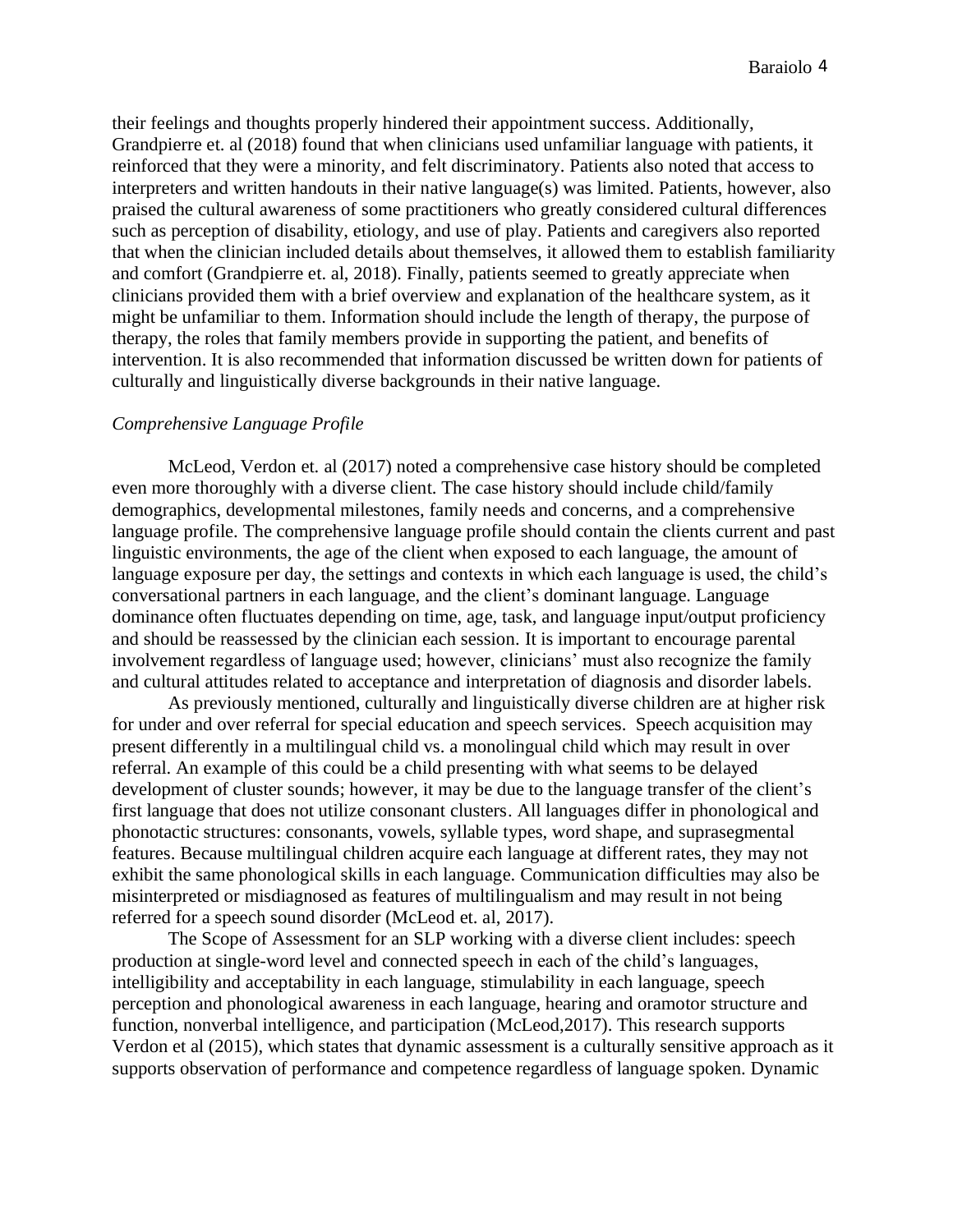assessment can be used in unstructured and structured settings to identify a child's current skills, learning potential, progress made, and potentially highlight effective teaching methods.

### *Serving English Language Learners with Communication Disorders*

Rosa-Lugo & Fradd (2000) researched the preparation of professionals to serve English Language Learners (ELL) with Communication Disorders. This study focused on providing appropriate services that are responsive to a student's disabilities, language needs, and cultural characteristics while simultaneously adhering to local, state, and federal regulations. Three commonalities across professional areas were identified when looking at the needs of ELL students: the emerging paradigm of literacy development of the ELL student, a common knowledge base of professionals working with ELL's, and the attitudes of professionals toward language services. The researchers suggest that SLPs are able to provide a unique contribution in facilitating literacy because of the reciprocal relationships between written and spoken language (Rosa-Lugo& Fradd, 2000). Four competencies have been identified for preparing professionals to work with ELLs. The primary competency areas are (1) having an understanding of the process of second language acquisition, (2) skills in assessing academic and social language development, (3) awareness of appropriate materials and strategies for language learning and literacy, and (4) cross cultural communication when working with diverse students. These skills are necessary for comprehensive cross-disciplinary personnel to be adequately prepared. This research specifically addresses a multitude of professions that interact with ELL students such as general education teachers, ESOL (English for Students of Other Languages) teachers, bilingual teachers, special education teachers and speech language pathologists. For the purposes of this research, the primary competency areas of SLP's were examined.

Speech language pathologists play an important role in the assessment and determination of academic placement for ELLs with communication disorders. SLPs are expected to identify and evaluate children with communication disorders and implement interventions based upon their findings. The four competencies were discussed in terms of each professions' contributions to ELL success and learning opportunities were identified in each field. In the first competency related to the process of second-language acquisitions, the major contribution of an SLP is providing an understanding of normal and pathological language development. Learning opportunities discussed are the differentiation of language differences and disabilities, as well as understanding similarities and differences in first and second language acquisition (Rosa-Lugo, 2000). The second competency addressed was skill in academic and social language assessment. A SLP contributes to this competency by using assessments to determine if there is a communication disorder and obtaining language information from a variety of samples. SLP's could demonstrate more cultural competence in their practices by using interpreters and translators during an assessment, and using alternative measures of language, literacy and academic learning. The third competency, knowledge of materials and strategies for literacy and academic learning, would also increase learning opportunities through using interpreters and translators for instruction and appropriate instructional methods for ELL learners. SLP's contribute to the knowledge of intervention of language-related learning issues and methods to address communication disorders. Finally, the fourth competency of cross-cultural communication and understanding relies upon the SLP's knowledge of ELLs when divided into small groups. SLP's could enhance their learning by understanding interactional styles of diverse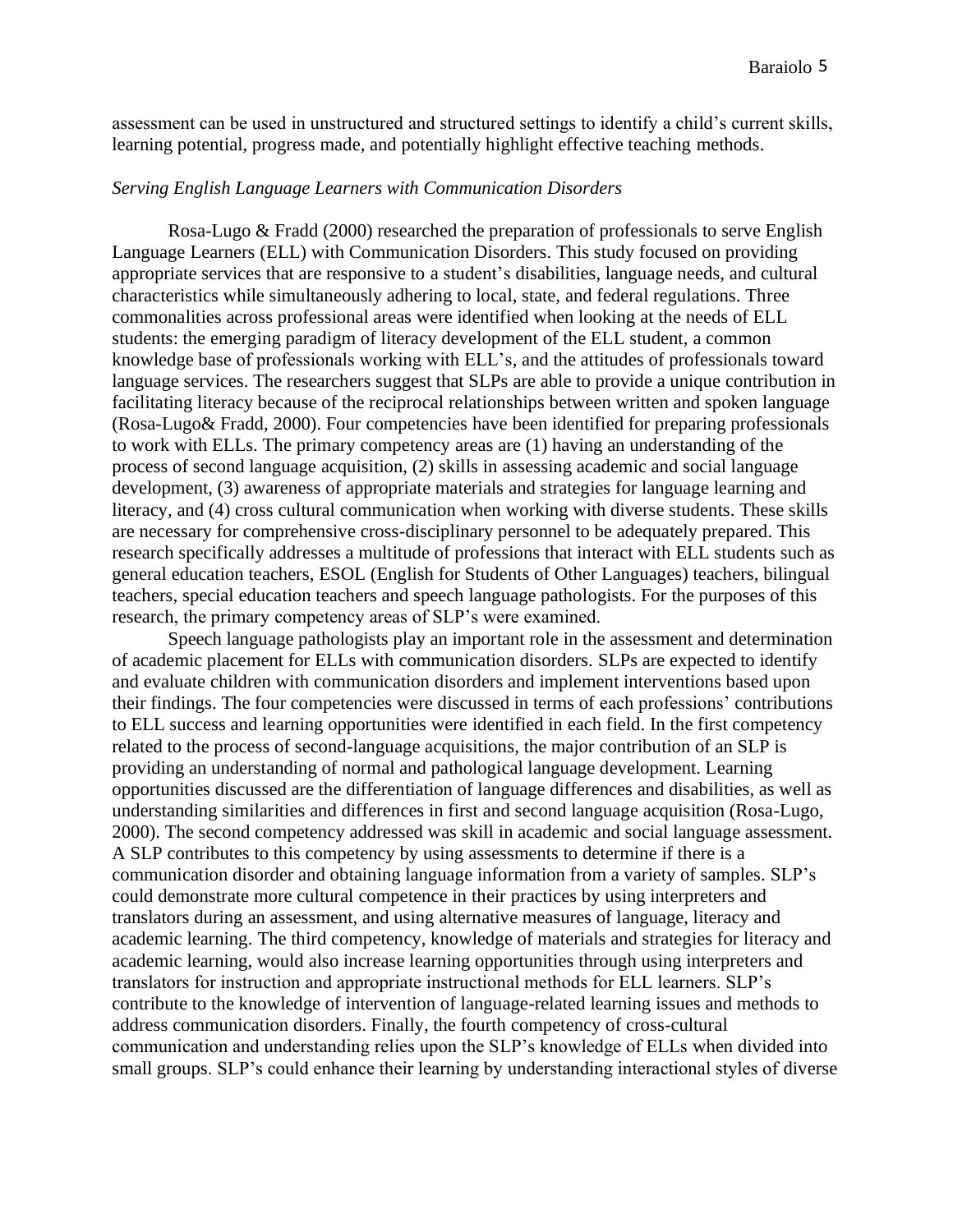groups and encouraging collaboration across instructional disciplines. (Rosa-Lugo & Fradd, 2000).

## *Limited Culturally Competent Services for SLP Services*

Verdon, McLeod, and Wong (2015) identified a lack of services available for culturally diverse populations. They noted a lack of culturally appropriate assessment tools, a lack of developmental norms for a linguistically diverse population, a lack of services available in a child's primary language, a lack of professional support and training on cultural diversity and a lack of time to undertake any additional element of practice needed to work with diverse families. The research addresses the issue of using 'one gold standard' to assess diverse clients. Using a gold standard fails to acknowledge the variation and complexity of language, as well as individual strengths that exist among clients. When there are two or more cultures intersecting on a daily basis, the 'one gold standard' no longer fits, as attributes from each culture will be adopted which in turn impacts the original cultures.

In therapy, it is important to identify culturally appropriate and motivating goals such as achieving specific language targets, functional communication goals, developing phonological awareness, and recognizing cross linguistic influences on speech. Even as a mono-linguistic clinician, a high degree of cultural knowledge is needed in order to make informed decisions of best practice. This article begins to touch upon using dynamic assessment and community developed resources to work across linguistic boundaries. Verdon et. al (2015) defines dynamic assessment as "an approach to assessment that can be used as an alternative to standardized tests, by examining children's modifiability or ability to learn new concepts, rather than testing their current knowledge which may be based on limited exposure to language" (p. 83). The research also suggests summarizing a child's conceptual scores and competencies across all languages as this can account for a more accurate reflection of a multilingual child's language ability (Verdon et. al, 2015).

Although there can be tension between rules and policy differences, flexibility within organizational and funding rules can enhance practice in terms of maintaining multilingual development and preserving Indigenous cultures. In Verdon et. al (2015) the SLP talked about how being able to run a community-based model in an Indigenous community allowed for increased engagement and exposure to family's real-world context. An SLP working in multiple languages allows for recognition of cross-linguistic influences on speech patterns. One of the SLP's stated that cross-linguistic knowledge is essential in identifying the child's competencies across all languages and avoid a misdiagnosis of a speech sound disorder. Environmental and personal factors are considered along with social and cultural contexts in order to view a client in a holistic manner. Community-based models also presented sensitive issues surrounding the revitalization of community languages. Maintenance of language and culture is integral to ones' sense of self and cultural identity; however, because some native groups see language as an intimate part of religion, they do not want language classes to be available for everyone (Verdon et. al, 2015).

Initiatives toward preparing culturally competent clinicians have recently been increasing. Assessment tools in multiple languages are being made available for individuals to test in their primary language as well as including alternative approaches such as dynamic assessment and parent/adult contrastive analysis. Colleges and universities are making an effort to provide multicultural service specialty tracks. There is also an abundance of online resources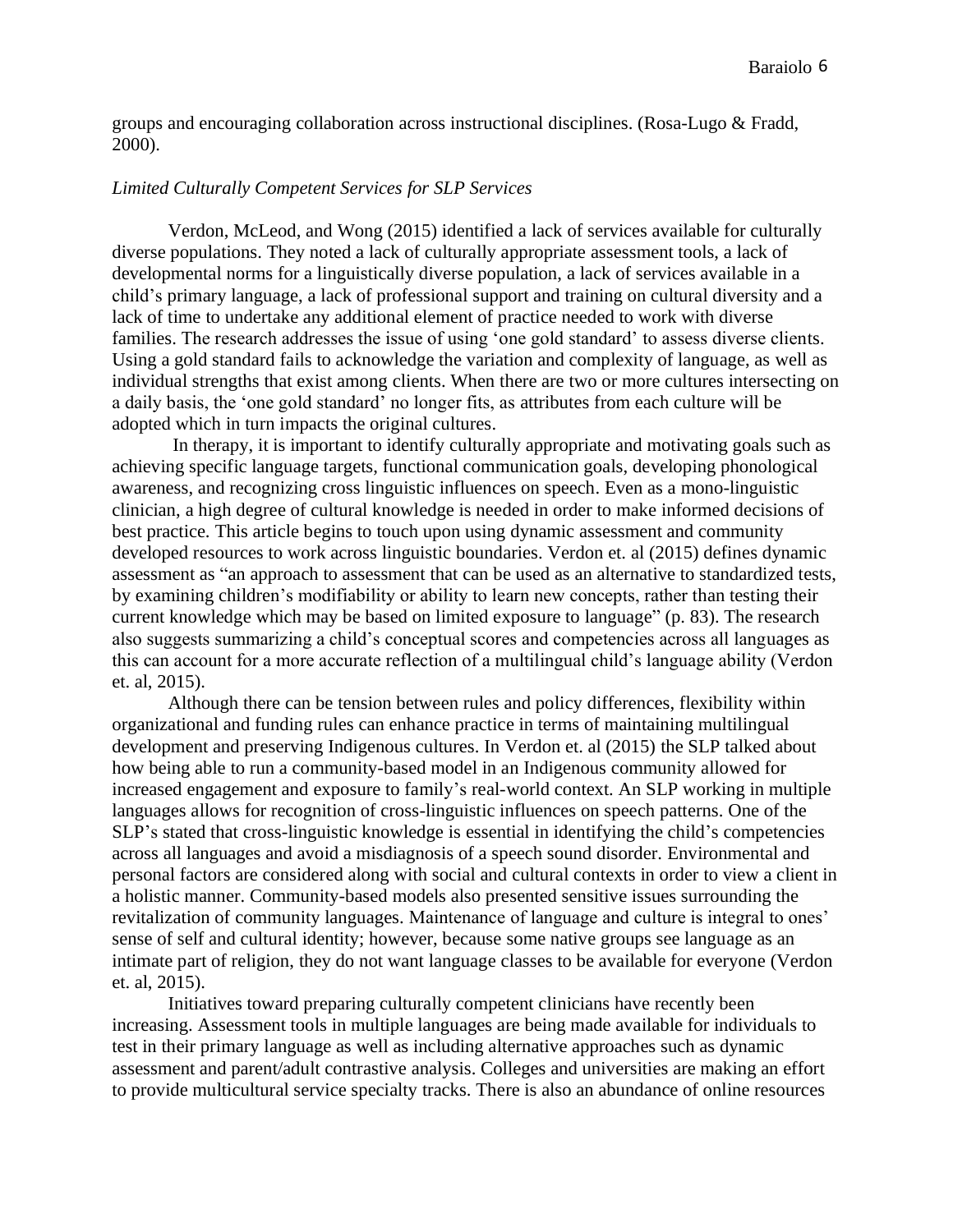such as screening tools available in other languages. Information on the components and structure of other languages are necessary in order to help distinguish the difference between genuine speech, language, communication difficulty, and/or the result of multiple language and cultural influences (Verdon, McLeod, and Wang,2007).

### *Multicultural Educational for CSD Students*

Horton-Ikard, Munoz, Thomas-Tate, and Keller-Bell (2009), provided an overview model for teaching a multicultural course and how it can be modified and utilized in the communication sciences and disorders (CSD) field. With the substantial increase in racially, ethnically, and linguistically diverse populations, communication sciences and disorders training programs are devoting more time and attention to multicultural issues. The majority of education programs use an infusion model to disseminate multicultural content with the idea that communication is culturally embedded, meaning clinical and academic learning is inherently multicultural (Horton-Ikard et. al, 2009). Infusion dictates that every aspect of course content considers the cultural context as a variable relevant in building a foundation of knowledge about that content (Horton-Ikard et. al, 2009). However, there are limitations such as a scarcity of resources on culturally competent curriculum design, scant evidence to support 'effective instructional strategies', and minimal multicultural specialists in the CSD field whom are teaching. Ridley, Mendoza, & Kanitz (1994) aided in the development of the pedagogical framework discussed in Hotron-Ikard et. al (2009). Although the framework followed in Ridley et. al (1994) was developed for counseling psychology, the multicultural cross-over allows for smooth adaptation for use in CSD curriculum.

ASHA states that slight modifications must be made to the organizational framework to include critical skills of developing cultural competence. The three focused competencies are awareness, knowledge and skills. Awareness refers to the clinician's abilities to recognize how personal bias/values could interact with service delivery, as well as the clinician's ability to develop a positive orientation with culturally diverse perspectives. Knowledge refers to the understanding of culturally relevant issues and sociocultural factors that influence communication cross-culturally. Skills are the specific abilities necessary to provide culturally relevant and appropriate services. With infusion of culture being so heavily influenced by the social and cultural composition of the classroom (students/teachers), a stronger focus must be placed on disseminating information that increases of cultural and societal factors that differ from the cultural context. This influences interactions between and opinions of differing cultures (Horton-Ikard,2009). Students must take preliminary communication disorders courses as a foundation necessary for higher level speech classes, otherwise the content material would be beyond the student's realm of understanding. Building a foundation of knowledge to expand upon has proven to prepare students to treat and assess clients; however, multicultural education/awareness should be emphasized with equal importance.

Reflecting upon new concepts, ideas, and experiences allows students to make meaningful connections between the concepts and themselves. Chabon and Lee-Wilkerson (2006), examined communication disorder students' achievement of desired learning outcomes of diversity training through journaling. The study included 18 communication sciences and disorders graduate students who completed written reflections in student journals that illustrated how class material applied to their personal and professional experiences. There is overwhelming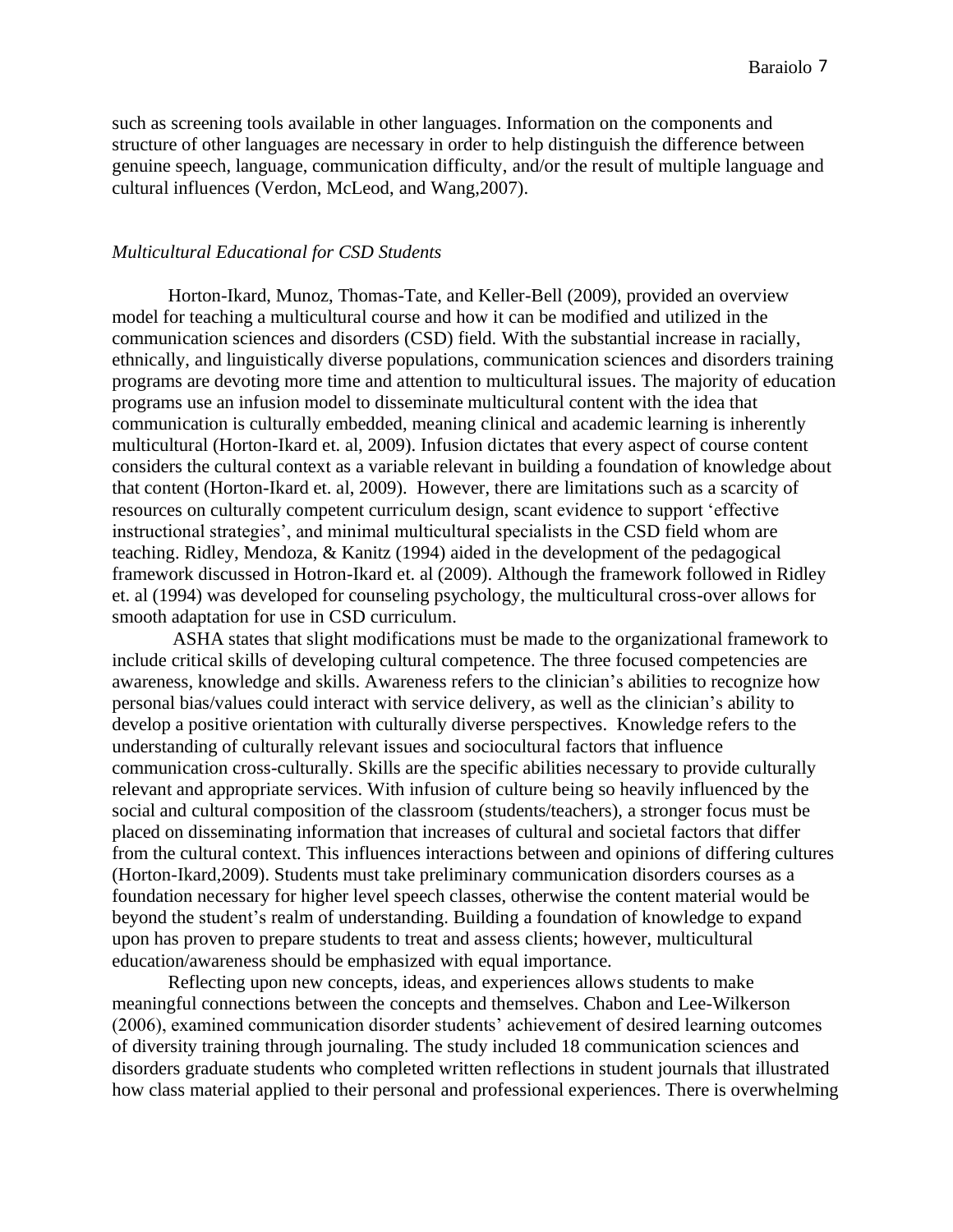support that reflective journals encourage self-awareness and facilitate the assimilation of new concepts. Participants in this research were provided learning outcomes prior to attending lectures, taking part in class discussions and activities, and completing online discussion threads. Written reflection emphasizes association between material in the classroom and experiences of working with those who have communication disorders, which, in turn, encourages active engagement in the learning process.

McNeilly (2015) encouraged utilizing support personnel such as speech language pathology assistants (SLPA's), caregivers in the child's home and community, and other staff across the service delivery continuum. This research aimed to educate globally conscious SLPs to prepare them for collaborative professional practice. Interprofessional education (IPE) has yielded effective patient/student outcomes in acquiring competencies to work in collaborative practices and is more recently beginning to emerge in curricula of graduate and continuing education programs. Interprofessional collaborative practice (IPP) and IPE maximize the expertise of providers from interdisciplinary teams which enhances service delivery and offers unique methods for effective functioning. IPE is "when students from two or more professions learn about, from, and with each other to enable effective collaboration and improve health outcomes," (McNeilly, 2015, p.208). The purpose of IPE is to engage in IPP in the workplace which improves patient care and outcomes. The Interprofessional Education Collaborative (IPEC) has established competencies for collaborative practice which is available for professional development. McNeilly (2015) also emphasized that sharing information relevant to assessment tools, procedures, and intervention strategies with colleagues from other countries allows SLP's to meet expectations and provide services that meet the needs of patients from other countries.

#### *Recognizing Non-Racial Cultural Differences*

A recent study by Hancock & Haskin (2015), noted that the LGBTQ (lesbian, gay, bisexual, transgender, queer) culture is under addressed in SLP literature despite ASHA incorporating it into several of the policies. The Office of Multicultural Affairs (OMA) of ASHA defines multiculturalism as including race, ethnicity, national origin, culture, language, dialect, gender, gender identity, age, sexual, orientation, socioeconomic status, religion, and ability. It was noted that in 13 courses offered by OMA, bilingual and bicultural information was included; however, just one of these courses addressed LGBTQ culture. Hancock & Haskin (2015) highlight the uniting factor of the LGBTQ community, "they live in heteronormative culture in which heterosexuality is considered the normal sexual orientation and sexual and gender minorities are considered abhorrent and stigmatized" (p. 207). In a survey of LGBTQ people, the majority of respondents considered disclosing their LGBTQ culture important in speech services, as it allowed the opportunity to comfortably include partners in the evaluation and treatment process. However, in the same survey, just 35% and 43% of LGBTQ respondents disclosed their orientation, despite feeling it was important (Hancock,2015). SLP's play a large role in improving the quality of life of LGBTQ people, specifically in the transgender community.

SLP's play a large role in the lives of transgenders, as alignment of the visual gender and voice can be crucial in a successful transformation for many individuals. Hancock & Haskin (2015) note that the goal of therapy should not be to conform to binary gender expressions that are expected by the social majority, but rather to identify a comfortable gender expression. SLPs are expected to teach speech patterns and conversational characteristics of males or females,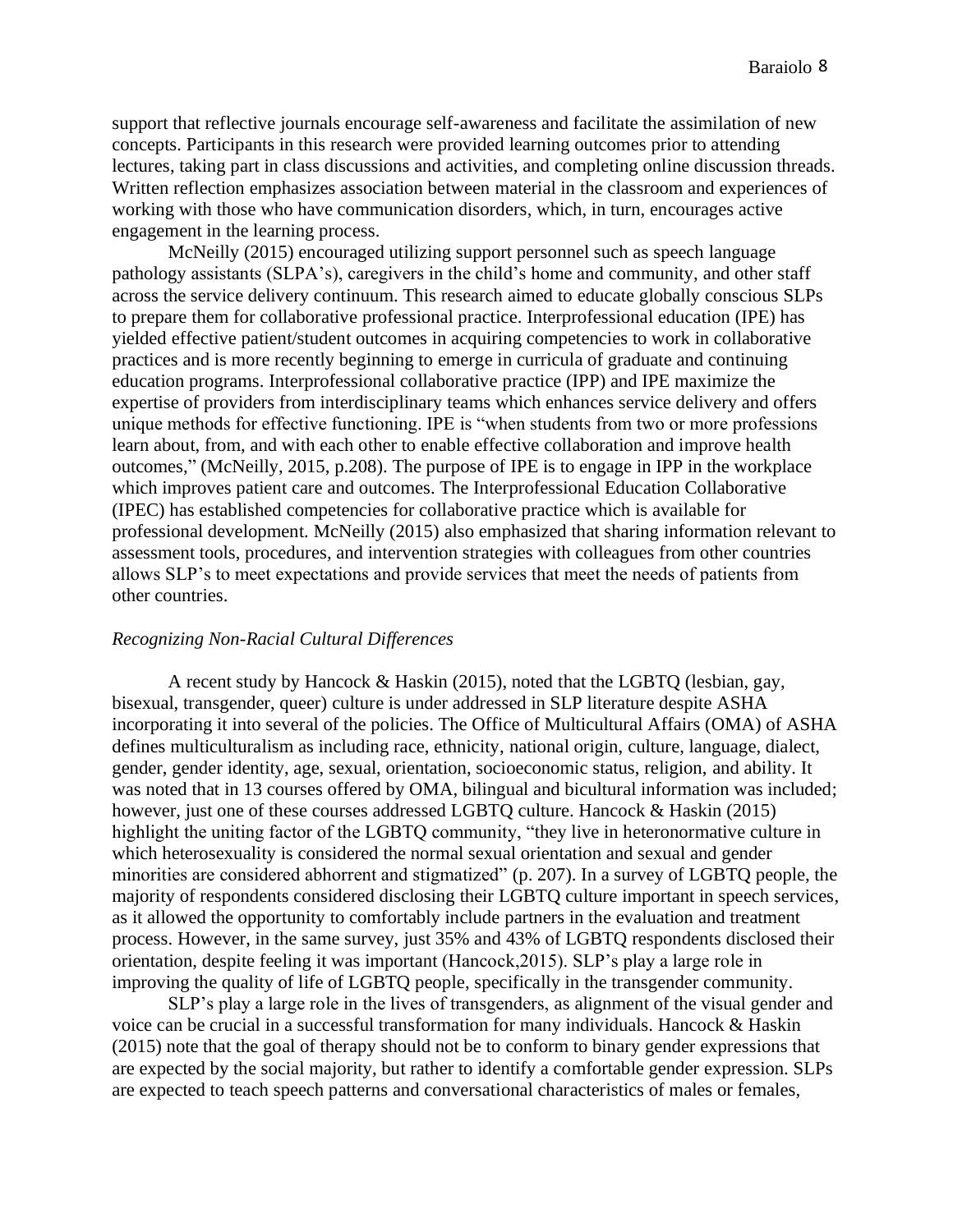educate relating to nonverbal communication style, and support safely adjusting pitch. The study notes that approximately 46% of transgender women seek voice feminization services. Unfortunately, the transgender community still reports it can be difficult to find providers who are supportive and skilled in the area of transgender communication, and often times the community finds themselves fearing homophobic reactions and fear of being stigmatized. LGBTQ education is encouraged for students working in health care and is being incorporated more recently into higher education curricula for speech language pathology.

#### *Reality vs. Perception*

The study addresses the 2008 U.S. Census Bureau which indicates that the minority population will expand in the United States by at least 44% by the year 2050. This spike in the minority population demonstrates the increasing need for clinicians to have culturally and linguistically diverse knowledge. Lemmon and Jackson-Bowen (2013), researched speech language pathology students' cultural competence in reality versus their perception of cultural competence. In this study, 54 graduate and undergraduate speech language pathology students from two higher education institutions in South Carolina were surveyed. The study measured the students' perception of their own cultural awareness and tested the reality of the student's cultural competence. The questionnaire was developed based on the multicultural IQ test developed by Andrea Moxley (2003) and included specific demographic questions relevant to the cultural context in the area.

In this study, graduate students were less likely to have a multicultural course prior to beginning their SLP program; however, they scored significantly higher on the multicultural assessment then the undergraduate participants. This was most likely due to more life experiences and self-awareness. Only 9-15% of the respondents identified sexual orientation, religious beliefs, socioeconomic levels, regionalisms, ability/disability, educational background, age-based peer groups, and race/ethnicity as the factors shaping cultural diversity. Students initial perceptions of their own cultural competence were lowered after completing Moxley's assessment tool. Sixty-five percent of the graduate students reported being culturally competent prior to completing the multicultural IQ test, which decreased to 46% after completing the questionnaire. Similarly, 61% of the undergraduate students reported being culturally competent prior to the assessment tool, which was changed to 43% after completing the questionnaire. This survey also yielded results that students who had taken a multicultural course prior to the IQ test received higher scores then those who had not previously taken a multicultural course.

#### **Method**

A total of 69 graduate and undergraduate speech language pathology/communication disorders students from five higher education institutions in Massachusetts participated in this study. 69 survey questionnaires were completed in entirety. The department chair of each program was asked to distribute the link of the online survey. The survey link was accompanied by a short paragraph regarding the purpose of the survey and a brief overview of the concepts surveyed. Implicit consent was provided when students opted to begin and complete the survey. Participants were able to withdraw at any point. The respondents consisted of 61 females, 8 males, and 1 gender variant/nonconforming participant.

Seventy-two percent of the participants were Caucasian  $(N=50)$ , 9% were Asian $(N=6)$ , 6% were Hispanic(N=4), 4% were African American(N=3), 4% were Bi-racial(N=3), and 4%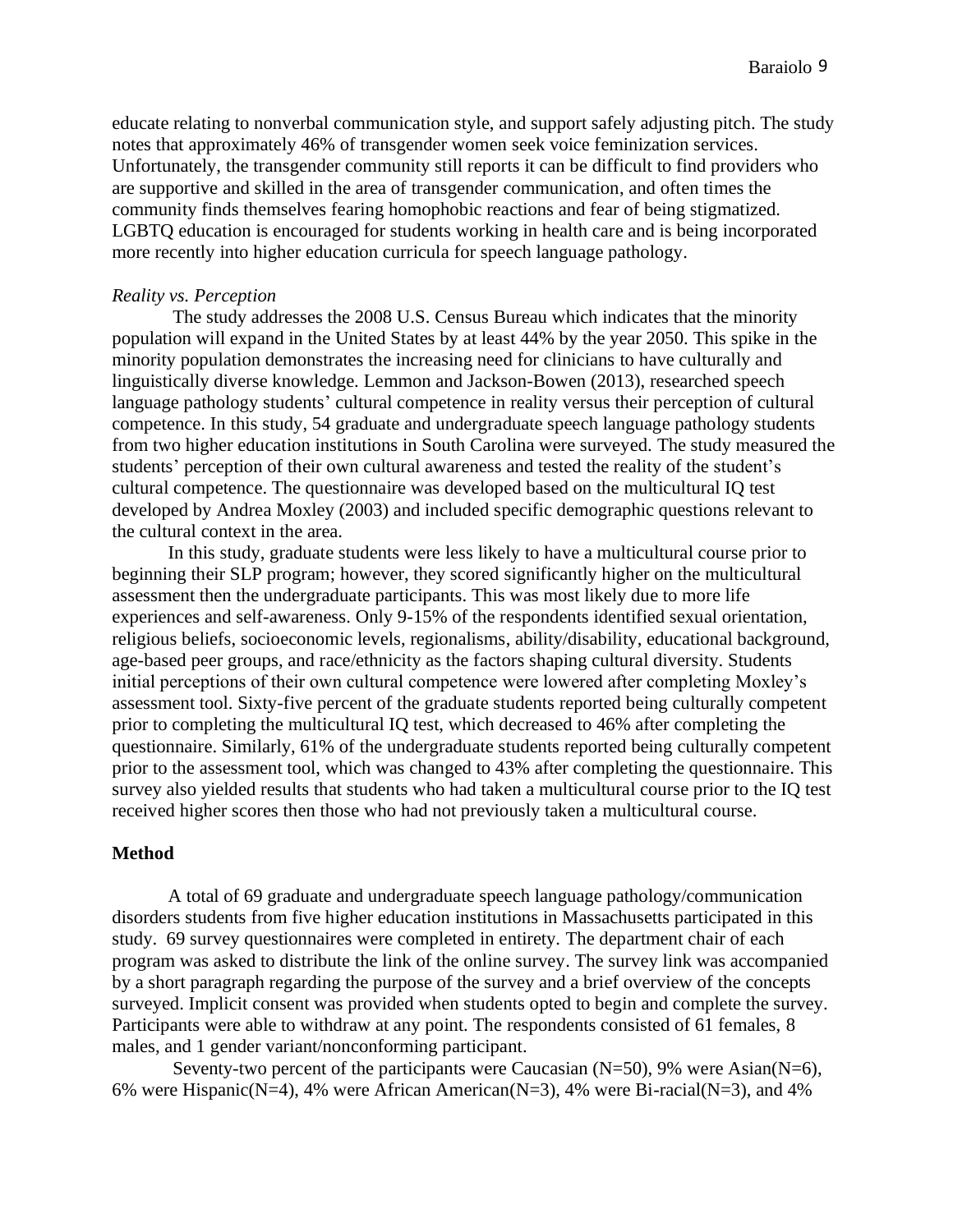identified as other (Black Caribbean( $N=1$ ), Native American( $N=1$ ), and Native American and White( $N=1$ )). Sixty-seven percent of the participants were undergraduate students( $N=46$ ) and 33% of the participants were graduate students  $(N=23)$ . Of the undergraduate participants, 10% were freshmen( $N=7$ ), 16% were sophomores ( $N=11$ ), 20% were juniors( $N=14$ ), and 20% were seniors(N=14). This study design was a survey administered using an online questionnaire (See Table 1). The multicultural IQ test developed by Moxley (2003) and Lemmon & Jackson-Bowen's (2013) study provided a foundation for the multicultural IQ questionnaire developed. Data was collected and analyzed using Qualtrics.

#### **Results**

At the time of survey submission, 51% percent of the participants had completed a class dealing with multiculturalism in their program of study. Only fifty-nine percent of participants felt they were culturally competent at this point in their field of study. Table 2 represents the multicultural questions of the questionnaire along with the percentage of participants that rendered correct answers. Following the multicultural questions, participants were asked questions related to their perception of their own preparation, the importance of cultural awareness in SLP, and educators' incorporation of multicultural content throughout the curricula. As noted in Table 3, most students at the graduate level have completed a multicultural education course, though there were still 8 students who had not.

Of the participants, 36% confidently responded that they were prepared to work with culturally diverse clients, while 39% noted it depended upon the culture of the client, and 25% of students felt they were not yet prepared to work with a diverse client base. Overwhelming agreement was shown by the students when asked how important cultural competence is in the field of speech language pathology. Ninety percent of the participants felt cultural competence was very important, while 9 percent, felt it was moderately important and 1% felt it was unimportant. When inquiring if students felt there should be a curriculum course dedicated to cultural competence, 94% of the respondents said yes. With 72% of the participants stating, "educators are encouraging cultural awareness throughout their classrooms," it is fair to say that educators appear to be doing a fairly effective job. However, given that 28% of students felt that this was not the case, we can also assume that there is more work to be done.

The participants were given the opportunity to write a short response explanation regarding specific ways they felt their educators have encouraged cultural awareness. With just 45 responses to this question, their answers were qualitatively coded and assessed. Two responses were not included when analyzing results as the responses did not provide productive feedback. The remaining responses could be categorized into four major learning techniques that were viewed as successful from the student's point of view. The techniques are as follows (A.) class examples/lectures leading to discussions of culture, (B.) workshops/guest speakers that address cultural differences, (C.) specifically bringing awareness to major issues of diversity and (D.) addressing how culture impacts language. While only 43 responses were coded, there were multiple responses that touched upon multiple categories.

#### *A. Class Examples, Lectures and Discussions*

Fifteen of the 43 respondents noted that class examples, lectures and discussions encouraged cultural competence. Class discussion allows students and professors to discuss diversity and incorporate personal experiences. Students made note that most lectures included general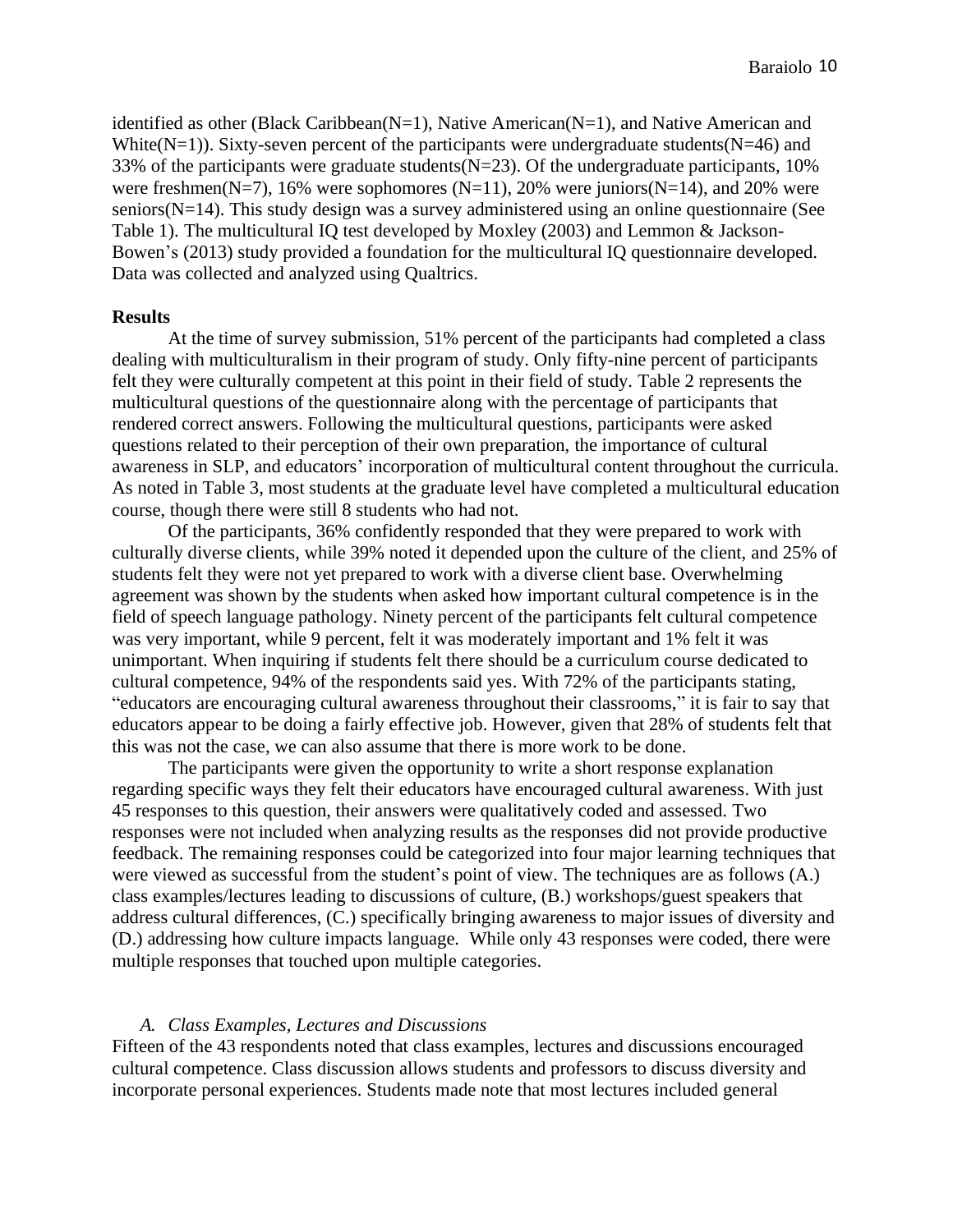instruction of how to meet the needs of patients of various cultures; however, students also voiced they would benefit from a more in-depth discussion on topics concerning culture. While students reported that culture is addressed, discussion was often brief and general.

#### *B. Workshops and Guest Speakers*

Five participants stated workshops focusing on cultural awareness or guest speakers of varying backgrounds have visited their campus to educate students. Students noted that in specific multicultural courses, speakers of varying ethnicities have spoken to their classes about their culture and language. They emphasized their own personal experiences and interactions that contributed to cultural misunderstanding, as well as aspects of their cultures that are considered to be significant. Cultural panels and events are also held and available to students to further educate themselves.

#### *C. Awareness and Acceptance of Diversity*

Eight students discussed specific aspects of cultural awareness that have been particularly useful and impactful. One respondent the importance of understanding cultural traditions outside of Western culture. Understanding such cultural traditions can aid in providing the most beneficial therapeutic options for a client. Other respondents noted that being encouraged to see something from the point of view of other cultures was emphasized when talking about diversity and inclusion. Students seemed to feel as though their education properly prepared them to work with the Deaf community; however, education about LGBTQ communities is an overlooked part of the curriculum. One particular response advocated for further education regarding proper usage of pronouns to promote acceptance of transgender individuals. Students felt that educators were making a greater effort to promote cultural diversity during Multicultural Awareness Month to promote globally conscious initiatives being led by the students.

#### *D. Culture and Language*

Fifteen participants made reference to understanding language and how culture impacts language, specifically multilingual development. Three participants attribute their understanding of language and culture to an English Language Learners (ELL) class, while others noted that linguistics, language acquisition, and phonetics classes have aided their understanding of language development and cultural influences on language and dialect. Dialectal differences were noted as a topic of frequent discussion. This included understanding the sounds that occur in the English language which may not occur in other languages and vice versa. Others noted that differences in grammar, structure and language variations must be taken into consideration when working with culturally diverse clients. One participant shared their professor's emphasis on the importance of understanding the cultural impact on language when assessing disorders and determining whether there is a speech disorder or that symptoms are a result of their first language and second language interacting.

#### *Lemmon and Jackson-Bowen (2013) vs. the Current Study*

Lemmon and Jackson-Bowen (2013) used the Multicultural IQ Test developed by Moxley (2003) and surveyed speech language pathology students from two higher education institutions in South Carolina. In comparing the percentage correct from Lemmon and Jackson-Bowens'(2013) study to the percentage correct in the current study (see table 4), the students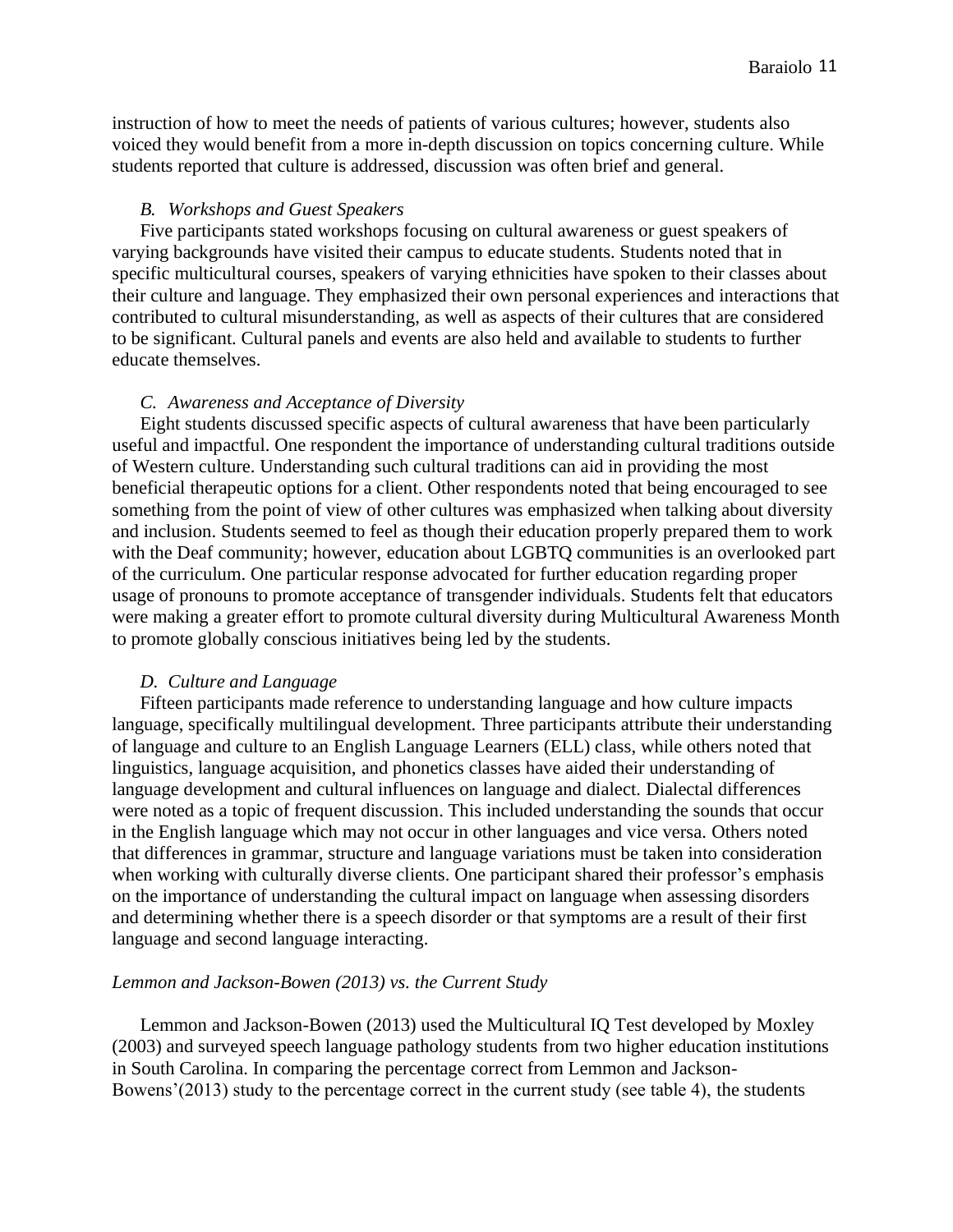showed significant discrepancy in the percentage correct on six questions (numbers 1,3, 6, 7, 10, and 14) while highlighting the remarkable similarities in percentage correct of the six of the remaining questions (numbers 2, 4, 9, 12, 15, 16). When comparing both studies, a discrepancy was characterized as a difference of 20% or more in the resulting percent correct. A similarity was identified as having a difference of 5% or less in the percentage correct. One question resulted in the exact same percentage correct (number 9). Three questions resulted in less than 10% of the respondents answering correctly (numbers 7,9 and 16;1%, 9%, and 1% respectively). Two of these were questions requiring students to select all of the answers that apply, requiring multiple answers likely resulted in a lower probability of correctness, as respondents must choose **all** of the correct answers or else the responses are counted as incorrect. The third question was a true or false question. Despite the type of question, the low percentages suggest a need for a deeper focus on these populations, i.e. the LGBTQ population, African American English speakers and Spanish speakers. The low percentages are slightly concerning considering that the two largest ethnic/racial groups in the United states are African Americans and Hispanics. According to the Bureau of Labor Statistics in 2012, nearly 75 percent of the United States population are white Americans; however, by 2050 it is predicted that this number will be reduced to about 50 percent of the population due to immigration patterns and birth rates of Hispanic, Asian, and African American populations (Haynes, Moran, &Pindzola, 2012). Both African Americans and Hispanics have distinct dialects which are influenced by region, social class, peer groups, and context.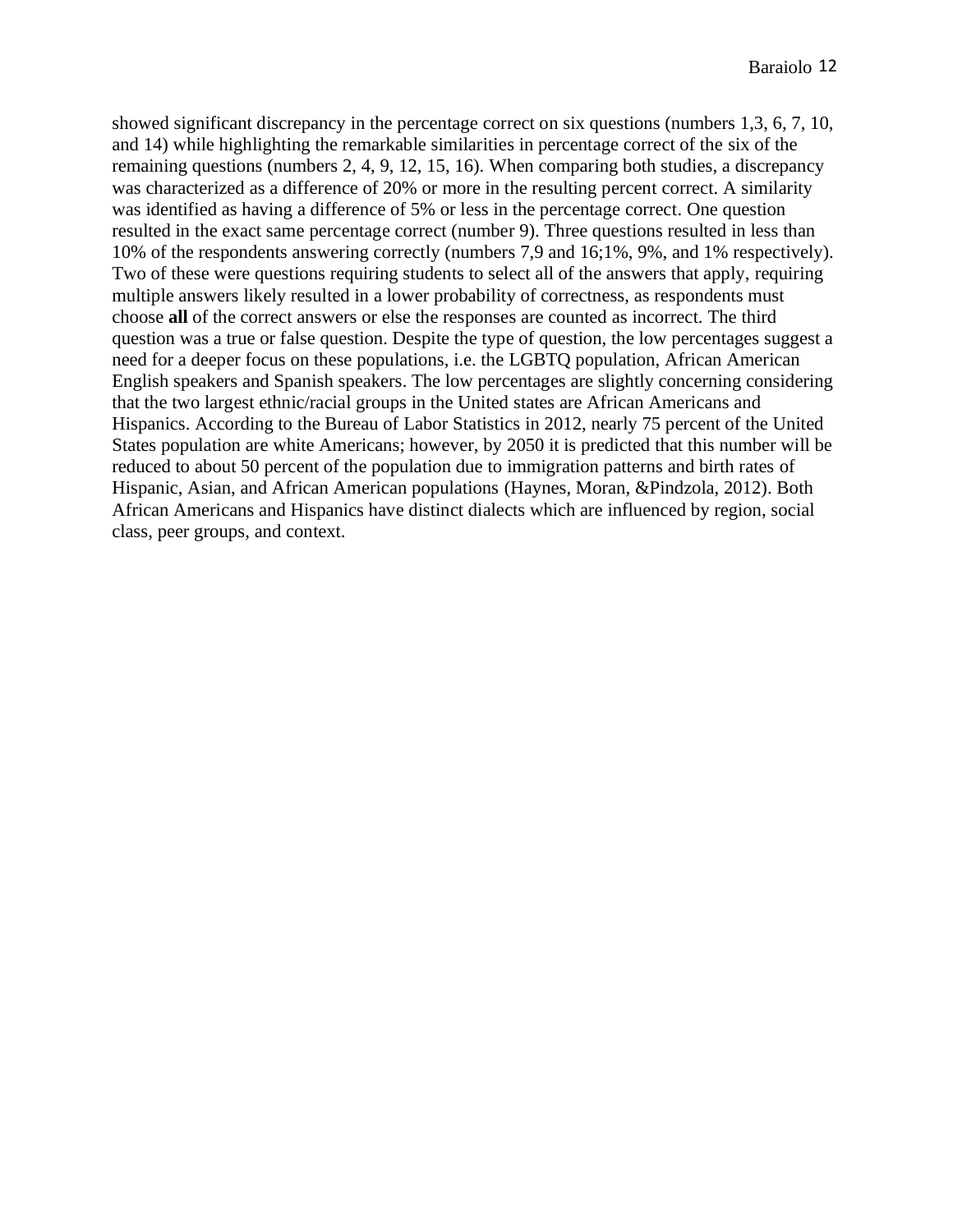| <b>Multicultural Questions</b>                                     | <b>Type of</b>  | <b>Correct</b> | Percentage     |
|--------------------------------------------------------------------|-----------------|----------------|----------------|
|                                                                    | <b>Question</b> | <b>Answer</b>  | <b>Correct</b> |
| 1. Which aspects do you feel shape cultural diversity?             | <b>CAA</b>      | All            | 68%            |
|                                                                    |                 | Apply          |                |
| 2. A bilingual clinician needs to be fluent in the language        | TF              | False          | 95%            |
| spoken by the client but does not need to understand normal        |                 |                |                |
| language acquisition in the language spoken.                       |                 |                |                |
| 3. If you are working with same-sex parents, it is only            | TF              | False          | 82%            |
| important to get the medical information about the biological      |                 |                |                |
| parents.                                                           |                 |                |                |
| 4. There are universal gestures to indicate agreement, such as     | TF              | False          | 28%            |
| nodding the head to indicate "yes."                                |                 |                |                |
| 5. In Hispanic communities, it would be appropriate to             | <b>TF</b>       | True           | 78%            |
| initiate an assessment sharing meeting with a personal             |                 |                |                |
| conversation rather than to immediately provide the results.       |                 |                |                |
| 6. Monolingual language learners and bilingual language            | TF              | True           | 38%            |
| learners should have the same emerging language milestones.        |                 |                |                |
| 7. The use of African American English is influenced by            | <b>CAA</b>      | $**$           | 1%             |
| many different variables including:                                |                 |                |                |
| 8. Speech-language and hearing difficulties are more               | <b>TF</b>       | True           | 25%            |
| prevalent among Native Americans.                                  |                 |                |                |
| 9. It is possible that 1%-2% of your clients will be gay,          | <b>TF</b>       | False          | 9%             |
| lesbian, bisexual, or transgendered.                               |                 |                |                |
| 10. If a family member or friend speaks English as well as the     | TF              | False          | 72%            |
| client's native language, and is willing to act as an interpreter, |                 |                |                |
| this is the best possible solution.                                |                 |                |                |
| 11. When conducting a language assessment on a client with         | <b>MC</b>       | $**$           | 54%            |
| limited ability to speak English, which one of the following is    |                 |                |                |
| LEAST useful?                                                      |                 |                |                |
| 12. Cultural and linguistic biases may occur in testing tools      | <b>MC</b>       | $**$           | 31%            |
| and have an impact on an appropriate differential diagnosis        |                 |                |                |
| between a language disorder and a language difference.             |                 |                |                |
| Cultural biases do NOT include the following:                      |                 |                |                |
| 13. An audiologist must be aware of the influences of              | TF              | True           | 83%            |
| different races and ethnicities when completing an audiologic      |                 |                |                |
| evaluation.                                                        |                 |                |                |
| 14. Fitting considerations for personal assistive devices may      | TF              | True           | 83%            |
| vary across races and ethnicities.                                 |                 |                |                |
| 15. When working with an interpreter, the interpreter makes        | <b>TF</b>       | False          | 99%            |
| diagnoses.                                                         |                 |                |                |
| 16. Variations in dialects of the Spanish language are             | <b>CAA</b>      | 1&2            | 1%             |
| reflected in:                                                      |                 |                |                |

## **TABLE 2. Average Scores for All Students on Multicultural IQ Test of the Questionnaire**

CAA=Choose All the Apply TF=True/False MC=Multiple Choice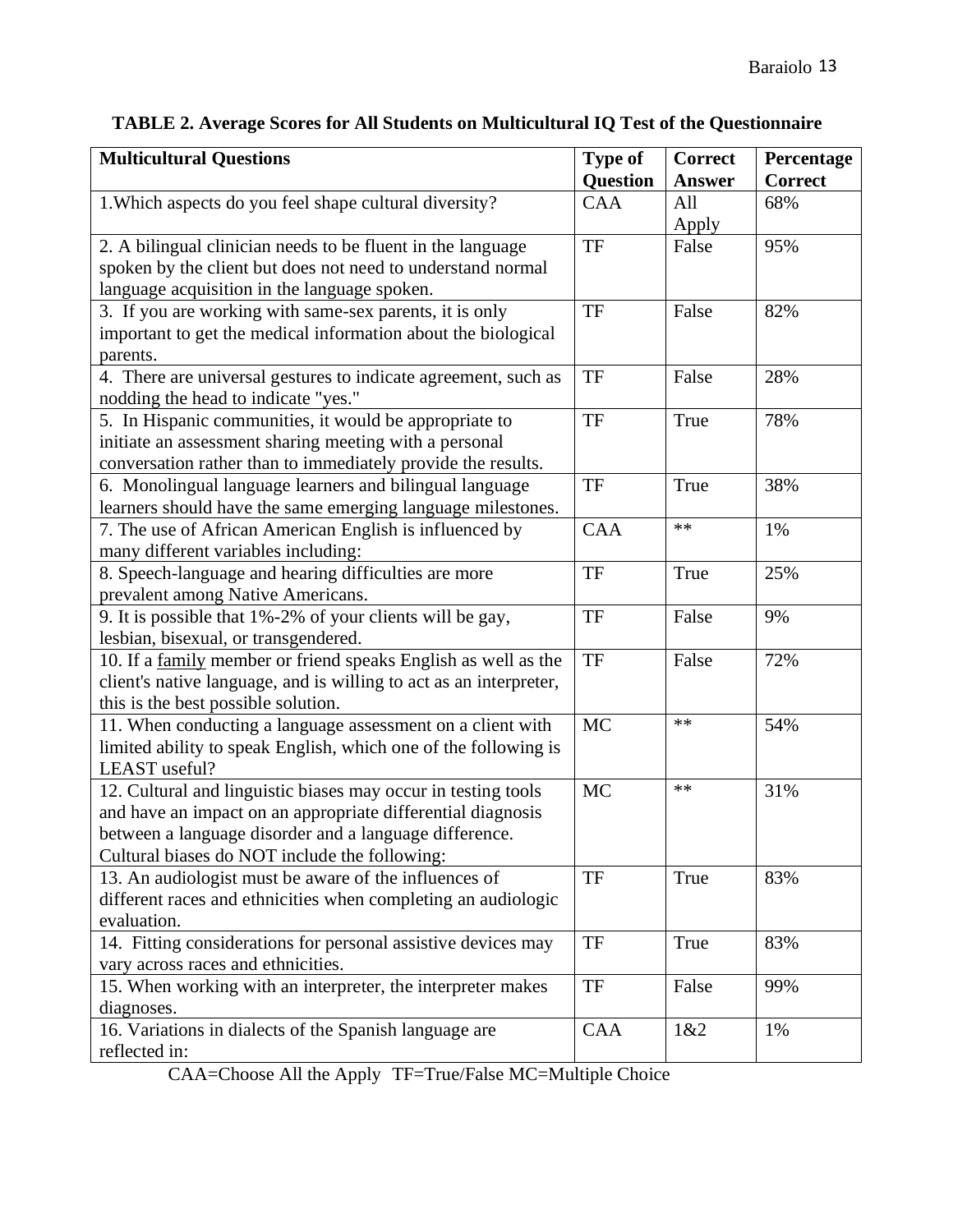



## **TABLE 4: Table 4: Comparison with Lemmon& Jackson-Bowen (2013)**

| Question #:<br><b>Corresponding</b><br>with Table 2 | <b>Lemmon &amp;</b><br><b>Jackson-Bowen</b><br>(2013) Percentage<br><b>Correct</b> | <b>Current</b><br><b>Study</b><br><b>Percentage</b><br><b>Correct</b> |
|-----------------------------------------------------|------------------------------------------------------------------------------------|-----------------------------------------------------------------------|
| $1.*$                                               | 48%                                                                                | 68%                                                                   |
| $2.^{\prime}$                                       | 93%                                                                                | 95%                                                                   |
| $3.*$                                               | 61%                                                                                | 82%                                                                   |
| $4.^{\circ}$                                        | 30%                                                                                | 28%                                                                   |
| 5.                                                  | 67%                                                                                | 78%                                                                   |
| $6.*$                                               | 59%                                                                                | 25%                                                                   |
| $7.^{\circ}$                                        | 2%                                                                                 | 1%                                                                    |
| 8.                                                  | 37%                                                                                | 25%                                                                   |
| $9.^{\prime}$                                       | 9%                                                                                 | 9%                                                                    |
| $10.*$                                              | 52%                                                                                | 72%                                                                   |
| 11.                                                 | 37%                                                                                | 54%                                                                   |
| $12.^{\circ}$                                       | 26%                                                                                | 31%                                                                   |
| 13.                                                 | 74%                                                                                | 83%                                                                   |
| $14.*$                                              | 57%                                                                                | 83%                                                                   |
| $15.^{\circ}$                                       | 94%                                                                                | 99%                                                                   |
| $16.^{\circ}$                                       | 6%                                                                                 | 1%                                                                    |

**Key: \*= Discrepancy ^= Similarity**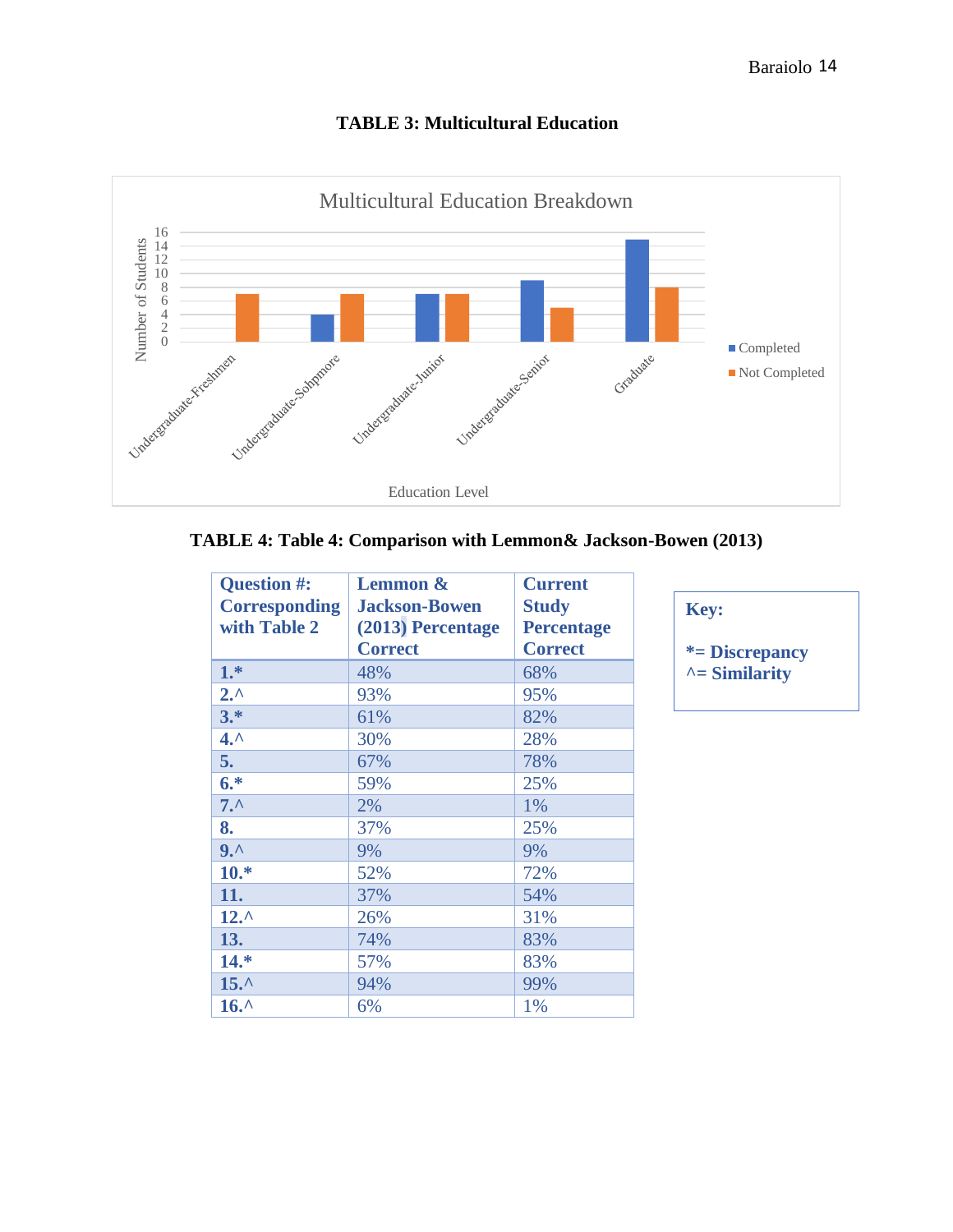#### **Discussion**

Moxley's (2003) Multicultural IQ Test has allowed students in the speech language pathology field to assess their own multicultural awareness. Lemmon and Jackson-Bowen's (2013) study indicated that students were using knowledge acquired throughout general education courses and personal experiences to demonstrate cultural competence. The results of the current study show that SLP educators have been making strides towards incorporating cultural awareness in the classroom through lectures, guest speakers and workshops. Educators have also been specifically highlighting language variances, dialects, and cultural differences throughout class material; however, the results show that there is still room for improvement. A multicultural course dedicated to understanding diversity and cultural differences should be a prerequisite class to high level courses. A broad foundation of cultural awareness is necessary to grasp the cultural impacts seen throughout higher levels of practice. The idea of building a pedagogical framework to incorporate a multicultural perspective throughout the SLP curriculum offers students an effective opportunity to shape their understanding of multicultural perceptions, and more adequately prepare them for diverse clients. In order to establish a strong researcher awareness, the Multicultural IQ test developed by Moxley (2003) was analyzed. Analyzing the results allows other researchers, educators, colleagues and students to further their own competencies. For this purpose, the multicultural questions shown in Table 2 must be understood.

Question one stated 'Which factors shape cultural diversity: Choose all that apply". All of the factors listed—Sexual orientation, religious beliefs, regionalisms, socioeconomic status, ability/disability, race/ethnicity, and educational backgrounds—are all factors that shape cultural diversity. As noted by Maul (2015) "people can be considered culturally diverse if their beliefs and values have been influenced by more than one culture, as reflected in their race/ethnicity, sexual orientation, religious or political affiliations, or gender identity." In this study, 68% of the students were able to identify all of the aspects of cultural diversity.

For number two the statement 'A bilingual clinician needs to be fluent in the language spoken by the client but does not need to understand normal language acquisition in the language spoken.' is false. As noted in Moxley (2003), a bilingual professional must be able to (1) describe the process of normal language acquisition for monolingual and bilingual individuals, (2) understand how language is orally or manually coded, and (3) have command of the written language. The results of the survey show that participants understood this concept with 95% of students answering correctly.

Number three states, 'If you are working with same-sex parents, it is only important to get the medical information about the biological parents.' Eighty-two percent of the participants answered this statement correctly—false. It is important to include the health history of all primary caregivers (Moxley, 2003). Specifically, for SLP's, knowledge of primary caregivers' worldview, culture, and language all aid in providing meaningful and relevant services (McLeod et. al, 2017). According to Grandpierre et. al (2018), cultural differences occur in the caregiver's views of disability, independence, decision making, and gender roles, all of which could play a factor in treatment compliance.

Number four proved difficult with only 28% of the participants answering correctly, it states 'There are universal gestures to indicate agreement, such as nodding the head to indicate "yes."' This claim is false. Moxley (2003) states, "In many Asian communities, bowing, smiling and nodding do not necessarily indicate agreement or understanding. In many Arab communities, responding 'yes' to a request may be an expression of good will rather than an indication that the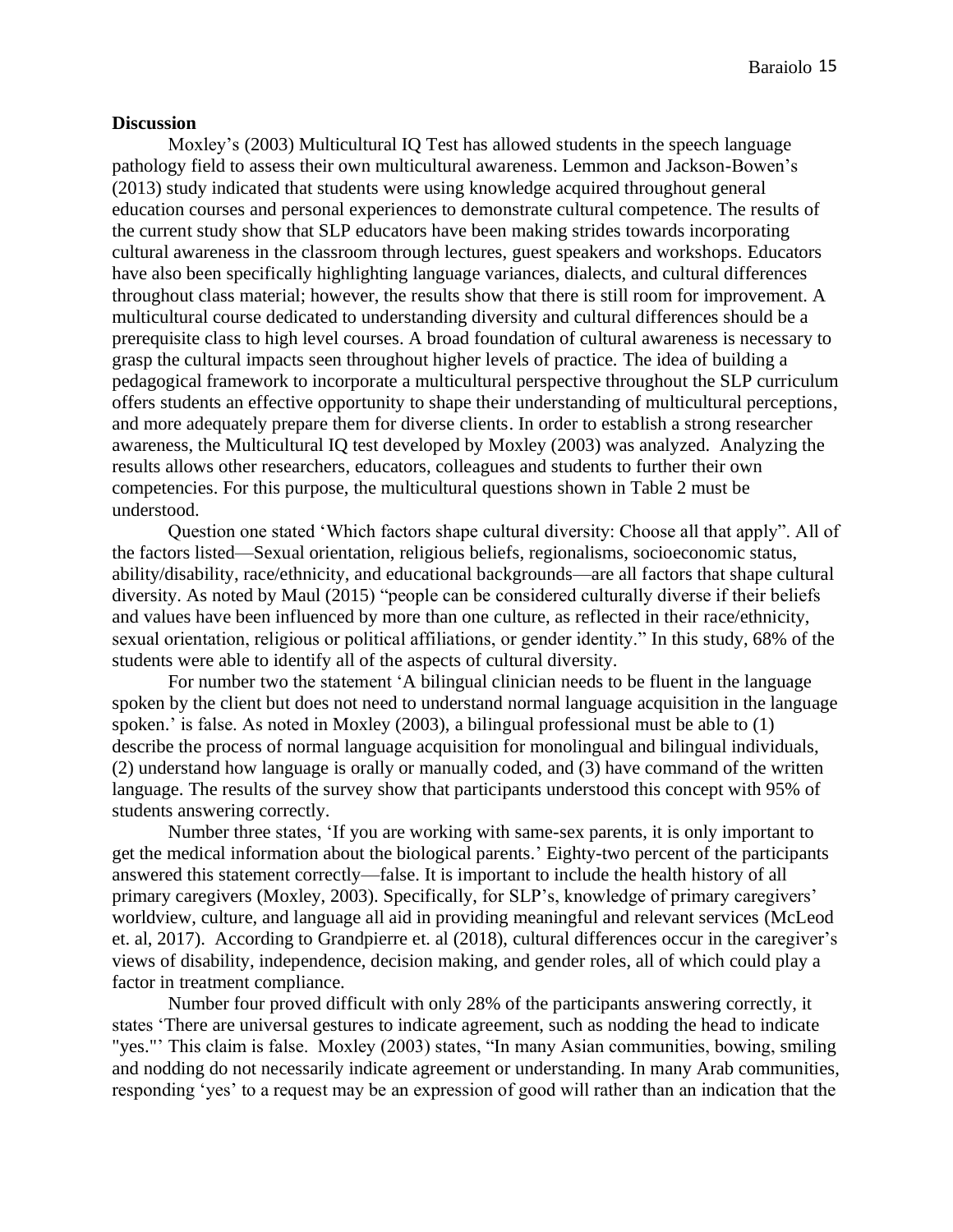request will be carried out." While it is recognized that these are not absolutes for the communities, it is intended to show variance.

Question five states, 'In Hispanic communities, it would be appropriate to initiate an assessment sharing meeting with a personal conversation rather than to immediately provide the results.' This is true, as initiation of business talk may be considered rude (Moxley, 2003). Seventy-eight percent of the participants answered this question correctly. According to English League (2010) it is important to take time and develop personal relationships with members of the Hispanic community and communicate in an indirect style. In these communities it can often be considered culturally insensitive to be too direct and to do business without establishing a personal rapport first.

Question six only 38% of the participants answered correctly. The question states, 'Monolingual language learners and bilingual language learners should have the same emerging language milestones.' According to Moxley (2003), studies show that children will babble, use their first words, and develop two-word utterances within the same age range, making this statement true. In a study on traditional measures of phonological ability for bilingual preschoolers and kindergarteners, researchers concluded that, although not identical, monolingual and bilingual preschoolers develop similarly (Fabiano-Smith & Hoffman, 2018). Understanding this concept is crucial as a successful SLP. As of 2010, ASHA reports that nearly 64% of school-based SLP's work with bilingual students. Fabiano-Smith &Hoffman (2018) also report that bilingual preschoolers are at a high risk for misdiagnosis due to variability in production of speech sounds and lower levels of consonant accuracy.

For question seven the statement was as follows, 'the use of African American English is influenced by many different variables including (select all that apply):' with the options of age, race, geographic location, intelligence, income, occupation, education, and religion. The correct response for the variables that influence African American English (AAE) are age, geographic location, occupation, income, and education. According to Bauman-Waengler (2016), age and socioeconomic status are the two variables that influence AAE most significantly. This study resulted in just one percent of the respondents generating correct answers. While some respondents correctly identified that age, geographic location, occupation, income and education were influential factors on AEE, they may have selected other answers as well which results in an incorrect answer. While gender was not an option for this particular survey, gender differences in the usage of AAE also result in a clear distinction.

Question eight states, 'Speech-language and hearing difficulties are more prevalent among Native Americans.' Moxley (2003), states that the prevalence of speech, language, and hearing difficulties is five times greater in Native Americans. Rowden-Racette (2013) notes that there is a higher incident of cleft lips and cleft palates among the Native American population, both of which require SLP services.

Number nine states 'It is possible that 1%-2% of your clients will be gay, lesbian, bisexual, or transgendered.' Nine percent of the participants answered this correctly with an answer of false. Approximately 5-10% of clients may be lesbian, gay, or bisexual, and 1-10% may be transgendered. It is becoming especially important to be aware that even though children are children, they may know their sexual orientation or gender identification (Moxley, 2003). Hancock and Haskin (2015) also noted that approximately 46% of transgender women seek voice feminization services.

Question 10 states, 'If a [family](http://go.galegroup.com.libserv-prd.bridgew.edu/ps/retrieve.do?tabID=T002&resultListType=RESULT_LIST&searchResultsType=SingleTab&searchType=BasicSearchForm¤tPosition=8&docId=GALE%7CA334486720&docType=Report&sort=Relevance&contentSegment=&prodId=AONE&contentSet=GALE%7CA334486720&searchId=R1&userGroupName=mlin_s_bridcoll&inPS=true) member or friend speaks English as well as the client's native language, and is willing to act as an interpreter, this is the best possible solution.' Seventy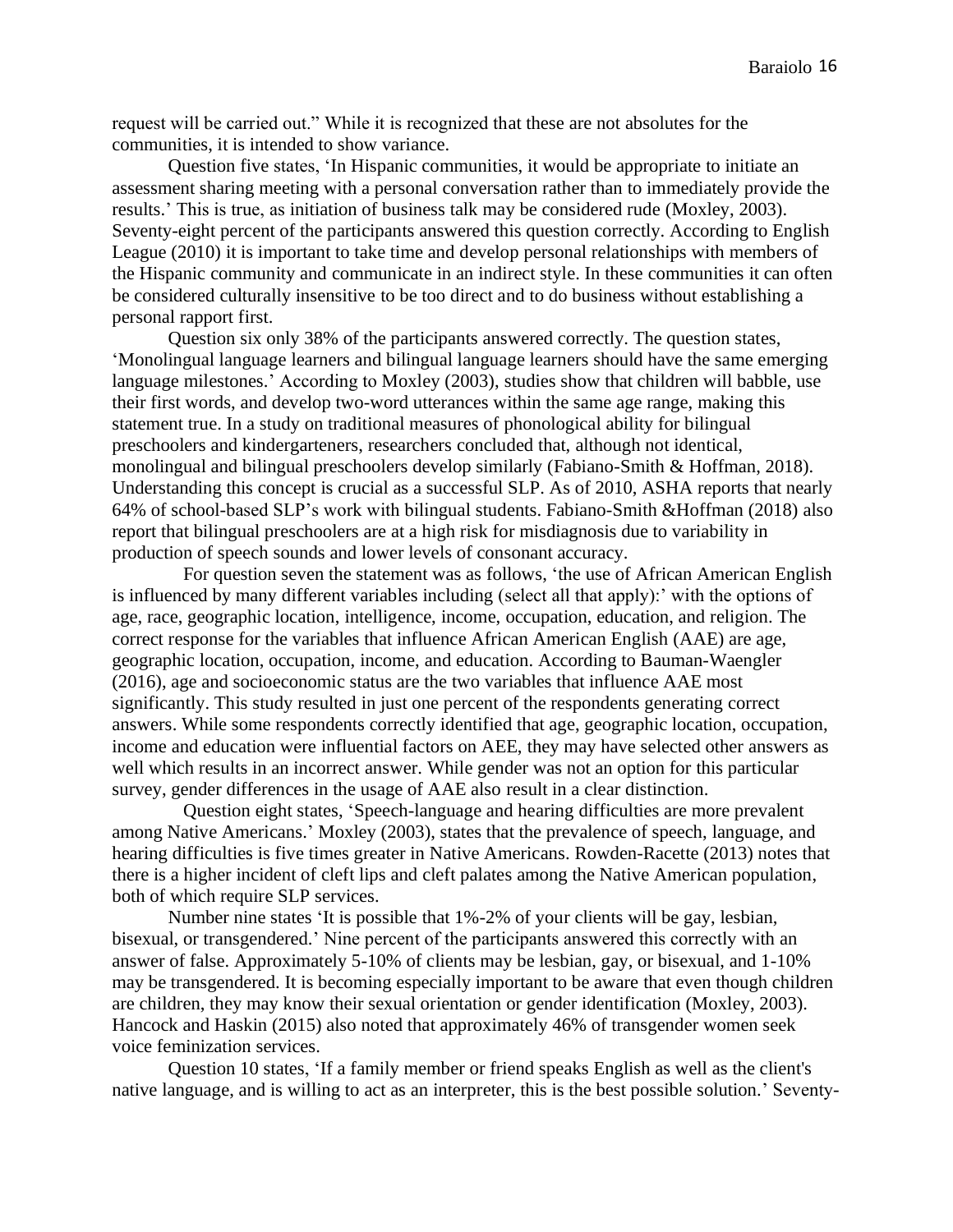two participants answered this correctly with a response of false. As supported by Moxley (2003), it is best to use someone experienced in the specific field, in this case SLP, as experienced interpreters and translators have targeted training to aid in assessments and interventions. It is important to note that although the use of interpreters is encouraged, family members can be utilized to compare child language samples to an adult language sample to identify phonetic differences, acoustic differences, and correct pronunciation (McLeod et. al 2017).

Question 11 asks which option is least useful when conducting a language assessment on a client whose ability to speak English is limited. The options were as followed:

- a. Research on the client's culture(s), speech community, or communication environment
- b. An interview on how the client's language development compares to peers in his/her speech community or communication environment.
- c. An interview with a family member, or other person who knew the client previously, to describe and compare the client's language skills before the insult or injury that may have led to an acquired language disorder.
- d. Information on the family history of speech/language problems or academic difficulties
- e. Competent use of a linguistic/sociolinguistic cultural informant/broker to gain insight into the impact of culture on the client's communication skills
- f. Use of language data received from the interpreter/translator
- g. Standard scores from a translated battery of assessments

The correct answer to this question is g. standard scores from a translated battery of assessments. If the assessment was translated, then the standardized scores were based upon a population sample with which the client does not identify. Understanding this is critical as an SLP, as the scores of the translated assessment will not be valid. Unfortunately, just over half (54%) of the participants answered correctly. McLeod et. al (2017) noted that adapting assessments from one language to another could lead to communication disorders due to linguistic transfer, exclusion of phonemes from the nondominant languages spoken by the child, omission of particular diagnostic markers and/or confusion with clients as a result of the use of culturally insensitive methods and materials.

Question 12 stated 'Cultural and linguistic biases may occur in testing tools and have an impact on an appropriate differential diagnosis between a language disorder and a language difference. Cultural biases do NOT include the following:' The answers included a. question types, b. differences in features of language, c. specific response tasks, and d. test format. Thirty one percent of students chose the correct answer, b. differences in features of language. This is a linguistic bias meaning that the language used is reflective of a specific social group, often divided by age, gender, race, ethnicity, or social class (Moxley, 2003). Major assessment issues arise in the areas of phonology and language when a test is administered to a multilingual client. When a test is developed in English, the norms are based on proficient English-speaking individuals. The assessment will be difficult for those whose primary language is not English because they are being tested in a language which is unfamiliar to them (Haynes et. al, 2012). Linguistic bias, or the presumption that the child is a standard English speaker, is just one of many types of bias that standardized tests can have towards culturally diverse children. Other types of bias can include situational bias, directions bias, value bias, stimulus bias, and cultural misinterpretations (Haynes et. al, 2012).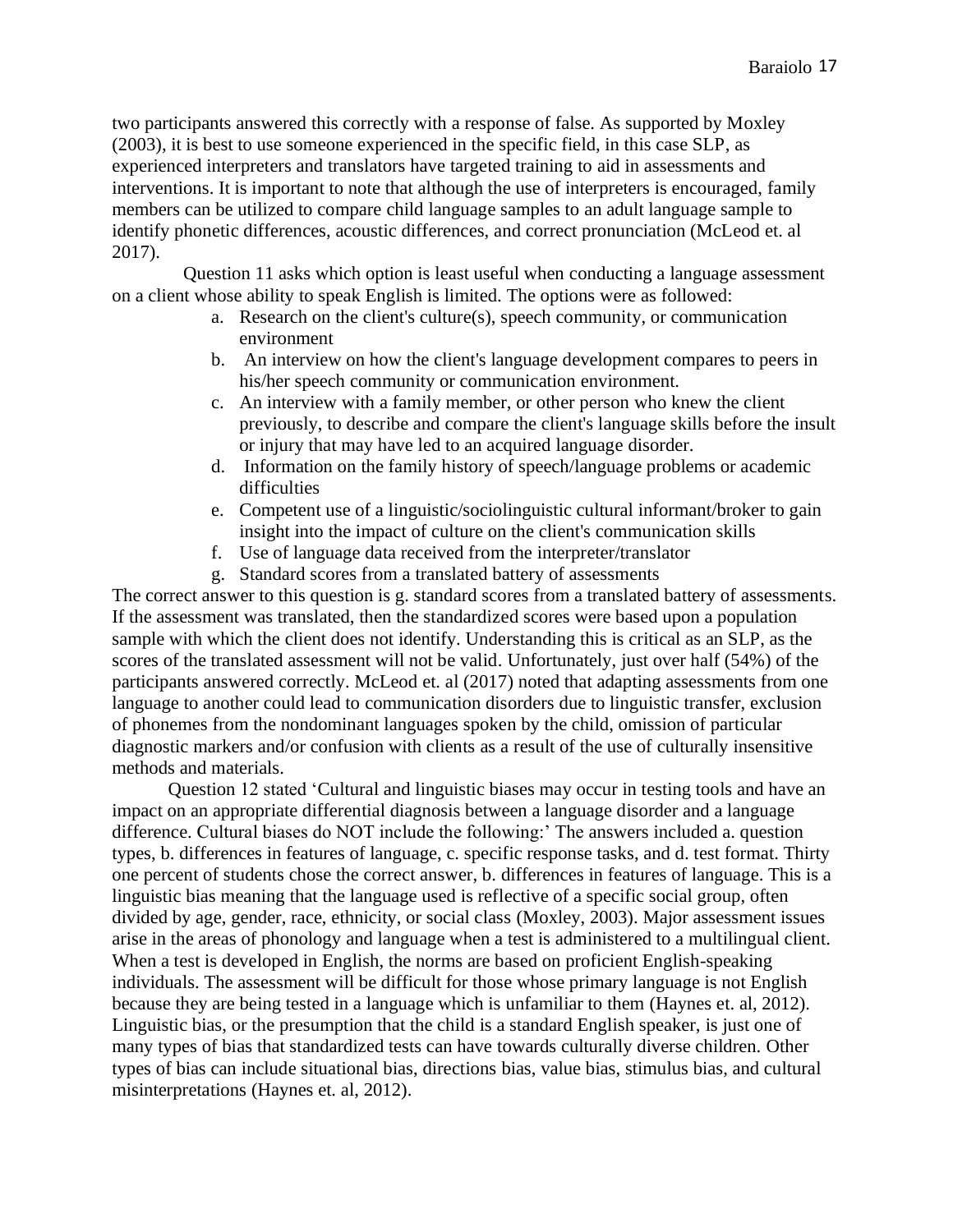Number 13 was answered correctly by 83% of the participants. The statement was, 'An audiologist must be aware of the influences of different races and ethnicities when completing an audiologic evaluation.' This statement is true as there is variability and etiology of hearing disorders may be more prevalent in specific ethnic communities. Martin and Clark (2015) point out that some cultures, such as Hispanics and Asians, often feel that only overtly visible physical disabilities warrant intervention, which could impede strides for hearing rehabilitation.

Question 14 follows the same trend as the previous question. The question states, 'Fitting considerations for personal assistive devices may vary across races and ethnicities.' Eighty-three percent of participants responded 'true' which is the correct answer. Moxley (2003) notes that this includes being aware of the availability of ear molds and hearing aids in varying skin tones for greater cosmetic appeal

Ninety-nine percent of participants answered question 15 correctly. It stated, 'When working with an interpreter, the interpreter makes diagnoses.' Only the qualified examiner makes the diagnosis proving this statement false.

Question 16 was the final question and it stated 'Variations in dialects of the Spanish language are reflected in:' with options of a. pronunciation, b. vocabulary, c. grammar, and d. structure of language. One percent of the respondents selected only the correct answers, a. pronunciation and b. vocabulary. While many respondents were able to identify that pronunciation and vocabulary reflected dialectal variations, they also selected an incorrect response. United States Spanish, Latin America Spanish, Castilian Spanish, and Neutral Spanish are the most common Spanish dialects. All of these dialects differ in vocabulary influence, expressions, and verb tense usage (Foreign Translations, 2010). It is crucial to understand that linguistic changes are part of complex behaviors that define a culture. Every racial or ethnic group has different social uses of language, unique vocabulary items, sentence structures and ways of changing the sounds of the English language (Haynes et. al, 2012).

#### **Conclusion**

In conclusion, this research has given deeper insight into effective multicultural education strategies. Students' responses were able to be categorized into four major groups, (1) class examples, lectures and discussions (2) workshops and guest speakers (3), awareness and acceptance of diversity, and (4) culture and language. Students' responses proved that educators at the participating institutions have been integrating multicultural material into the classroom. While the need for multicultural education in SLP students has been recognized, the continuous effort to understand culture is far from over. Immigrants and refugees from East Asia, Southeast Asia and the Pacific Islands speak major languages such as Mandarin, Cantonese, Taiwanese, Tagalog, Japanese, Korean, Hakka, Ilocano, Samoan, Vietnamese, Lao, Hmong, Hindi, and Khmer. Most Americans have probably never heard many of these languages before, and they understand even less about the cultures from which they originate (Haynes, et. al, 2012). With the rapidly growing rates of diverse populations, educators in the field of speech language pathology are expected to teach students the clinical knowledge they need to succeed in the field, but with such a diverse range of clients, it feels seemingly impossible to cover each race/ethnic background as in depth as is necessary to foster cultural competence.

At the time of the survey, just over half (51%) of the participants had completed a course on multicultural education, yet 94% of the students felt that they should be required to complete a multicultural course. With 90% of the students agreeing that cultural competence is very important in the field of speech language pathology, it is clear that students have an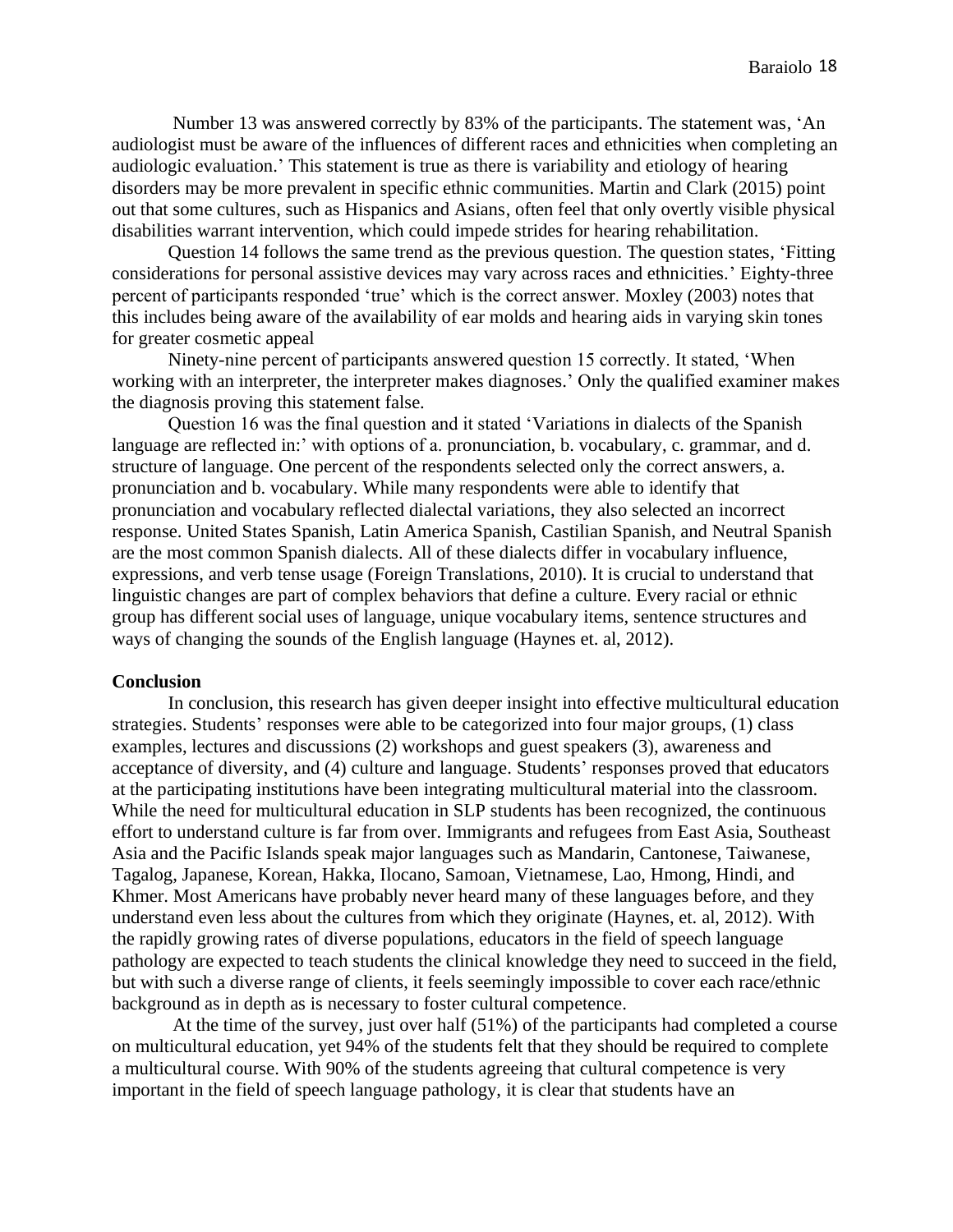understanding of why and how cultural awareness impacts service delivery; however, the current education curriculum for communication disorder undergraduate students is not built to disseminate the amount of information that needs to be covered to properly prepare students to work in the field. Future research on developing a pedagogical framework for SLP education to disseminate multicultural instruction is needed. Future research is also needed to pinpoint the most significant information regarding social interaction in each culture.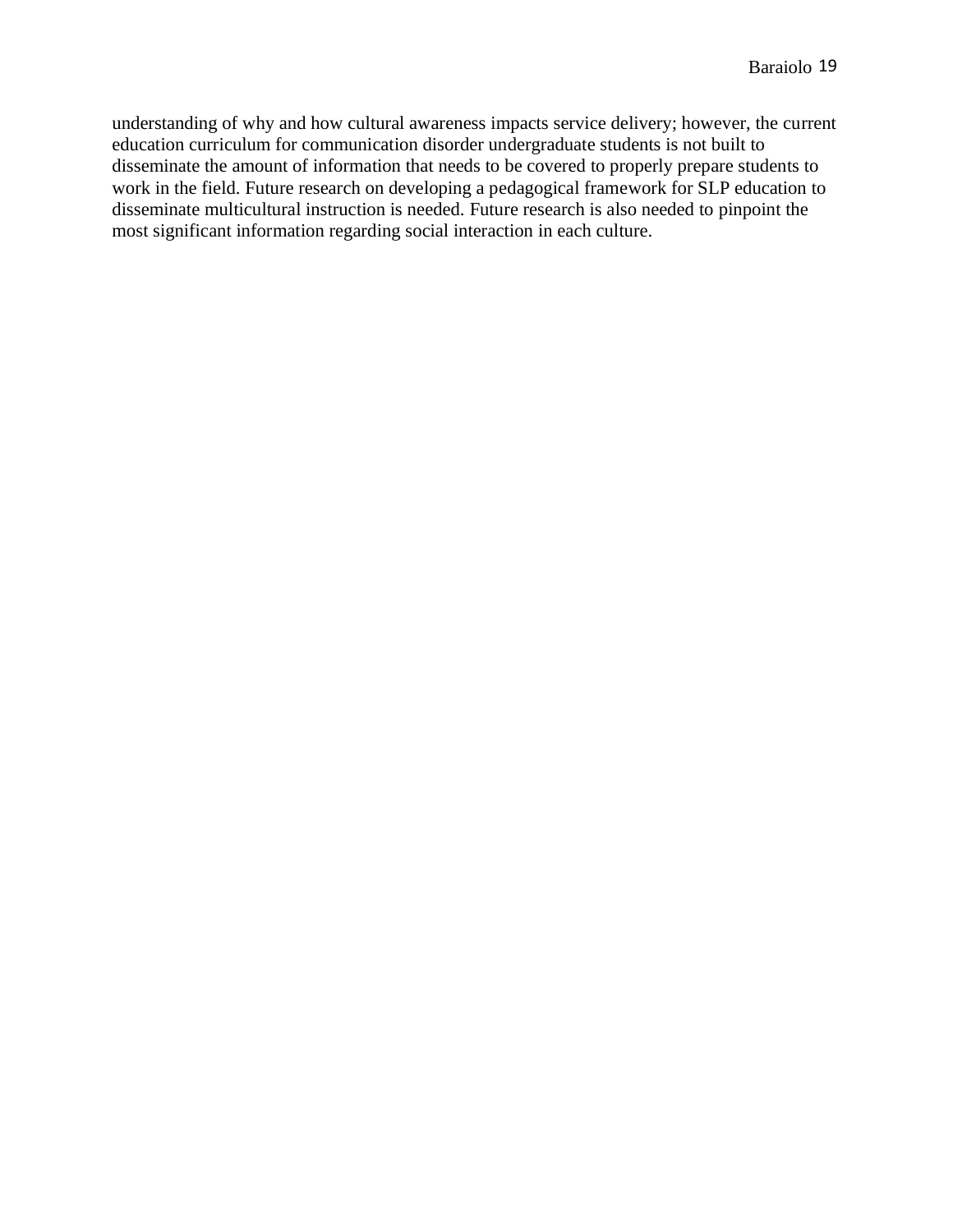## **References:**

- Bauman-Waengler, J. (2016). *Articulation and Phonology in Speech Sound Disorders: A Clinical Focus* (5th ed.). Boston, MA: Pearson.
- Chabon, S. S., Lee-Wilkerson, D. (2006). Use of Journal Writing in the assessment of CSD students' learning about diversity: a method worthy of reflection. *Communication Disorders Quarterly.* 27.3, 146+.
- English League. (2010). Cultural Do's and Don'ts. Retrieved from http://www.englishleague.com /culture/dd/central-america.htm
- Fabiano-Smith, L. & Hoffman, K. (2018). Diagnostic Accuracy of Traditional Measures of Phonological Ability of Bilingual Preschoolers and Kindergarteners. *Language, Speech, and Hearing, Services, in Schools.* 49, 121-134
- Foreign Translations: Go Global with Confidence. (2010). Spanish Dialects. Retrieved from http://www.foreigntranslations.com/page-content.cfm/page/spanish-dialects
- Grandpierre, V., Millroy, V., Sikora, L., Fitzpatrick, E., Thomas, R., &Potter, B. (2018). Barriers and Facilitators to Cultural Competence in Rehabilitation Services (A Scoping Review). *BMC Health Services Research.* 18(23).
- Griffer, M.R., & Perlis, S.M. (2007). Developing Cultural Intelligence in Preservice Speech-Language Pathologists and Educators. *Communication Disorders Quarterly.* 29.1
- Hancock, A. B., (2015). *Voice-related quality of life for transgender Americans.* Manuscript submitted for publication.
- Hancock, A & Haskin, G. (2015). Speech-Language Pathologists' Knowledge and Attitudes Regarding Lesbian, Gay, Bisexual, Transgender, and Queer (LGBTQ) population. *American Journal of Speech Language Pathology.* 24, 206-221.
- Haynes, W. O., Moran, M. J., & Pindzola, R. H. (2012). *Communication Disorders in Educational Settings: An Introduction for Speech-Language Pathologists, Educators, and Health Professionals*. Sudbury, MA: Jones & Bartlett Learning, LLC.
- Horton-Ikard, R., Munoz, M.L, Thomas-Tate, S., & Keller-Bell, Y. (2009). Establishing a Pedagogical Framework for the Multicultural Course in Communication Sciences and Disorders. *American Journal of Speech-Language Pathology.* 18, 192-206.
- Lemmon, R., Jackson-Bowen, D. (2013). Reality versus Perception of Cultural Competency in Speech-Language Students. *Journal of the National Society of Allied Health.* 61-74.

Martin, F. N., & Clark, J.G. (2015). *Introduction to Audiology*. (12<sup>th</sup> Ed.). Boston, MA: Pearson.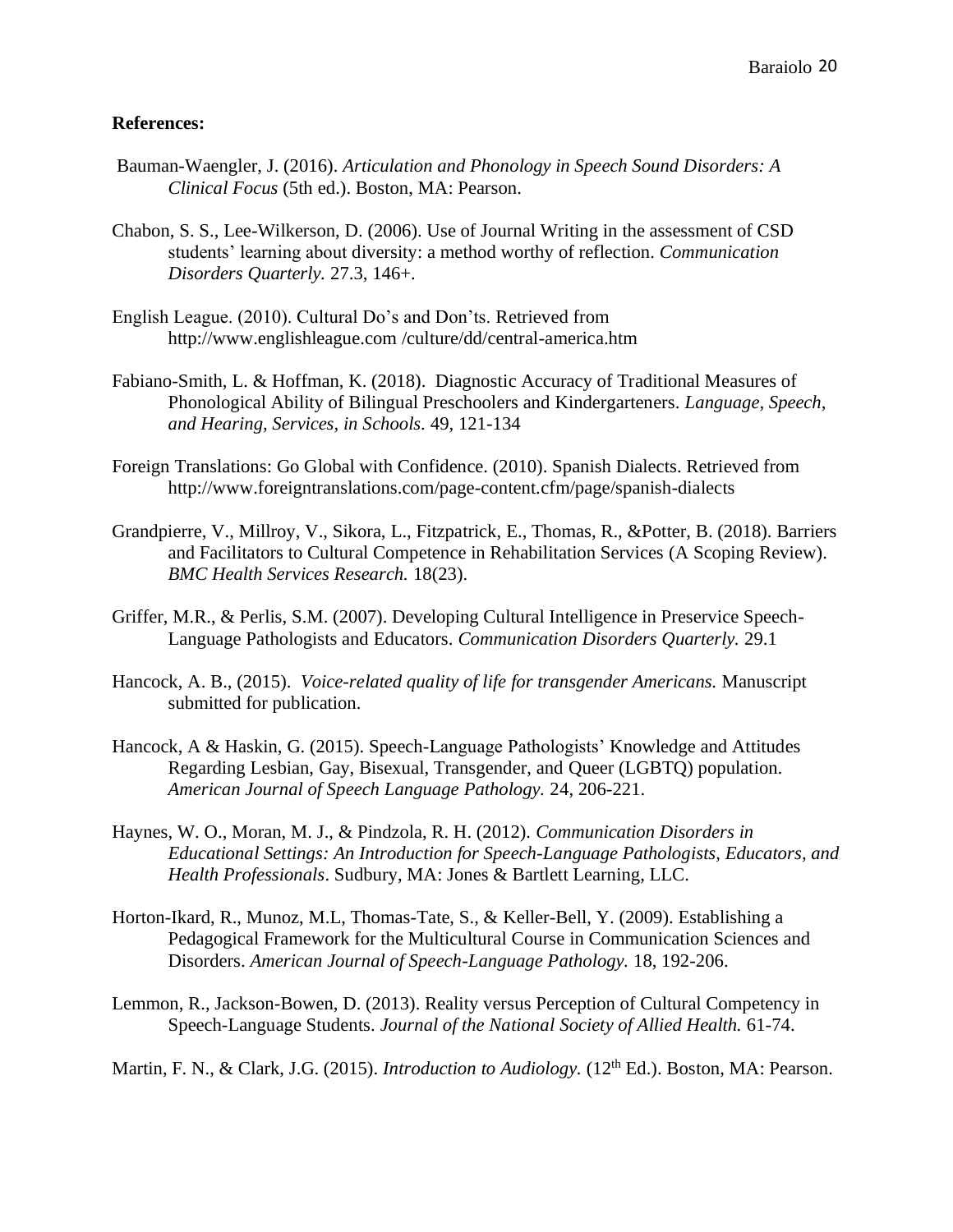- Maul, C.A. (2015). Working with culturally and linguistically diverse families: perceptions and practices of school speech-language therapists in the United States. *International Journal of Language & Communication Disorders.* 50(6), 750-762.
- McLeod, S., Verdon, S.& The International Expert Panel of Multilingual Children Speech (2017). Speech Assessment for Multilingual Children Who Do Not Speak the Same Language as the Speech Language Pathologist. *American Journal of Speech Language Pathology.* 26, 692-708.
- McNeilly, L.G., (2015). Educating Globally Conscious Speech-Language Pathologists for Collaborative Professional Practice. *Folia Phoniatrica et Logipaedica.* 66, 206-211.
- Moxley, A. (2003). What's Your Multicultural IQ? Take This Quiz and Find Out. *ASHA Leader,* 8(3), 12.
- Moxley, A. (2003, February). What's Your Multicultural IQ? Retrieved February 2, 2019, from <https://leader.pubs.asha.org/doi/10.1044/leader.FTR3.08032003.12>
- Phonemic Inventories and Cultural and Linguistic Information Across Languages. (n.d.). Retrieved from https://www.asha.org/practice/multicultural/phono/
- Ridley, C., Mendoza, D., &Kanitz, B. (1994). Multicultural Training: Reexamination, operationalization, and integration. *The Counseling Psychologist.* 22, 227-289. U.S. Census Bureau. (2008) *Press release CB08-123.* Available from [www.census.gov/Press-Release/www/releases/archives/population/102496.html.](http://www.census.gov/Press-Release/www/releases/archives/population/102496.html)
- Rosa-Lugo, L. I. & Fradd, S. H., (2000). Preparing Professionals to Serve English Language Learners with Communication Disorders. *Communication Disorders Quarterly.* 22(1), 29-42.
- Rowden-Racette, K. (2013, December). Looking Inward and Beyond. *The ASHA Leader.*
- Verdon, S., McLeod, S., & Wang, S. (Dec. 2015). Supporting Culturally and Linguistically Diverse Children with Speech, Language, and Communication Needs: Overarching Principles and Individual Approaches. *Journal of Communication Disorders.* 58, 74-90.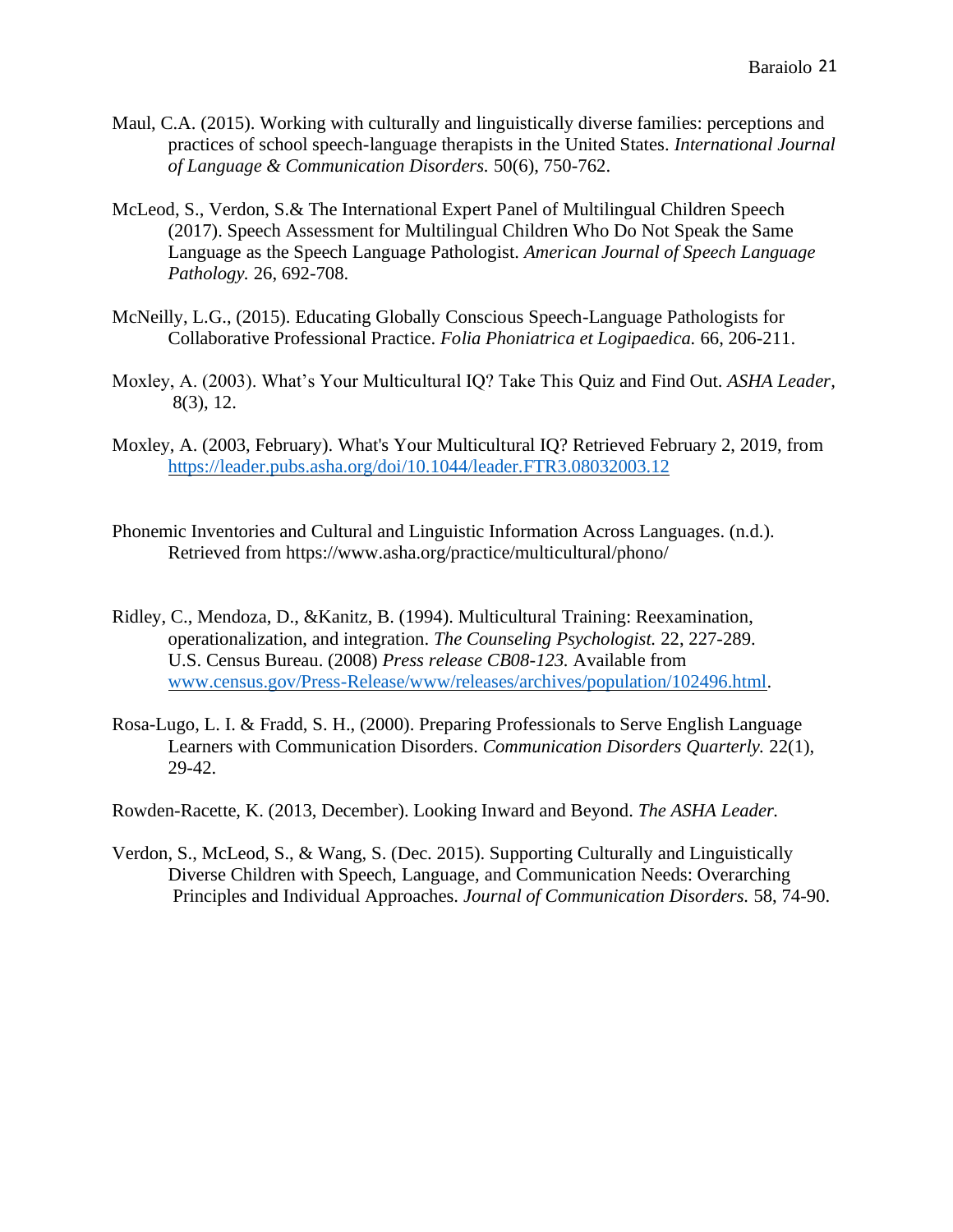## **Table 1 Multicultural Assessment Questionnaire**

- 1. What is your race?
	- African-American
	- Caucasian
	- Hispanic
	- Latino
	- Asian
	- Bi-Racial
	- Other
- 2. Are you bilingual?
	- Yes
	- No
- 3. To which gender identity do you most identify with?
	- Female
	- Male
	- Transgender male
	- Transgender female
	- Gender Variant/ Nonconforming
	- Not listed
	- Prefer not to answer
- 4. What is your current academic status?
	- Undergraduate-Freshmen
	- Undergraduate-Sophomore
	- Undergraduate-Junior
	- Undergraduate-Senior
	- Graduate
- 5. Have you completed a class dealing with multiculturalism/cultural variations in your program of study?
	- Yes
	- No
- 6. Do you consider yourself to be culturally competent at this point in your field of study?
	- Yes
	- No
- 7. Which aspects do you feel shape cultural diversity? (circle all that apply):
	- Sexual orientation
	- Religious beliefs
	- Socioeconomic levels
	- Regionalisms
	- Age-based peer groups
	- Educational Background
	- Ability/disability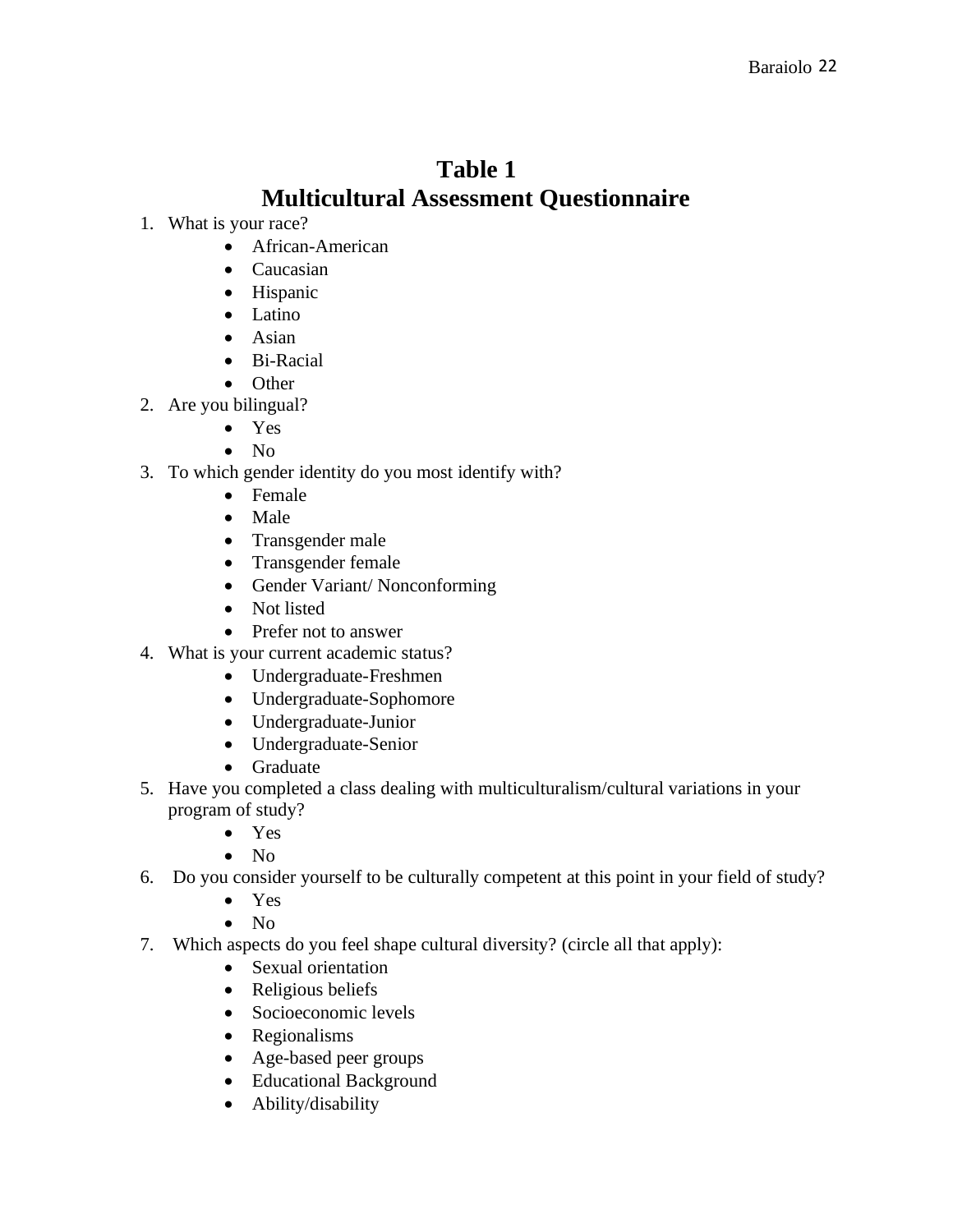• Race/ethnicity

8. A bilingual clinician needs to be fluent in the language spoken

by the client but does not need to understand normal language acquisition in the language spoken.

- True
- False
- 9. If you are working with same-sex parents, it is only important to get the medical information about the biological parents.
	- True
	- False
- 10. There are universal gestures to indicate agreement, such as nodding the head to indicate "yes."
	- True
	- False
- 11. In Hispanic communities, it would be appropriate to initiate an assessment sharing meeting with a personal conversation rather than to immediately provide the results.
	- True
	- False
- 12. Monolingual language learners and bilingual language learners should have the same emerging language milestones.
	- True
	- False
- 13. The use of African American English is influenced by many different variables including (circle all that apply)
	- Age
	- Race
	- geographic location
	- occupation
	- intelligence
	- income
	- education
	- religion
- 14. Speech-language and hearing difficulties are more prevalent among Native Americans.
	- True
	- False
- 15. It is possible that 1%-2% of your clients will be gay, lesbian, bisexual, or transgendered.
	- True
	- False
- 16. If a [family](http://go.galegroup.com.libserv-prd.bridgew.edu/ps/retrieve.do?tabID=T002&resultListType=RESULT_LIST&searchResultsType=SingleTab&searchType=BasicSearchForm¤tPosition=8&docId=GALE%7CA334486720&docType=Report&sort=Relevance&contentSegment=&prodId=AONE&contentSet=GALE%7CA334486720&searchId=R1&userGroupName=mlin_s_bridcoll&inPS=true) member or friend speaks English as well as the client's native language, and is willing to act as an interpreter, this is the best possible solution.
	- True
	- False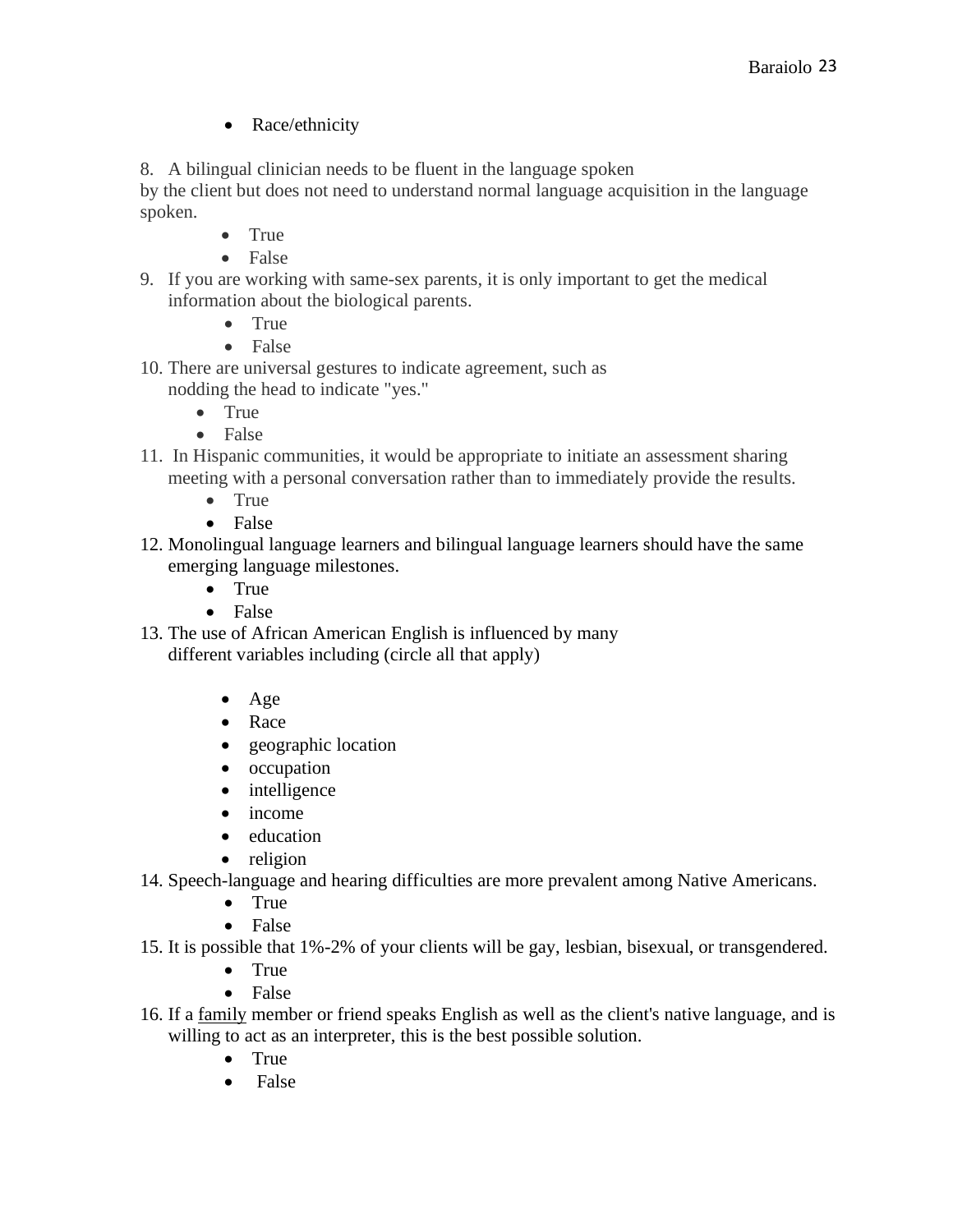- 17. When conducting a language assessment on a client with limited ability to speak English, which one of the following is LEAST useful?
	- h. Research on the client's culture(s), speech community, or communication environment
	- i. An interview on how the client's language development compares to peers in his/her speech community or communication environment.
	- j. An interview with a family member, or other person who knew the client previously, to describe and compare the client's language skills before the insult or injury that may have led to an acquired language disorder.
	- k. Information on the family history of speech/language problems or academic difficulties
	- l. Competent use of a linguistic/sociolinguistic cultural informant/broker to gain insight into the impact of culture on the client's communication skills
	- m. Use of language data received from the interpreter/translator
	- n. Standard scores from a translated battery of assessments
- 18. Cultural and linguistic biases may occur in testing tools and have an impact on an appropriate differential diagnosis between a language disorder and a language difference. Cultural biases do NOT include the following:
	- question types
	- differences in features of language
	- specific response tasks
	- test format
- 19. An audiologist must be aware of the influences of different races and ethnicities when completing an audiologic evaluation.
	- True
	- False
- 20. Fitting considerations for personal assistive devices may vary across races and ethnicities.
	- True
	- False
- 21. When working with an interpreter, the interpreter makes diagnoses.
	- True
	- False
- 22. Variations in dialects of the Spanish language are reflected in (circle all that apply):
	- Pronunciation
	- Vocabulary
	- Grammar
	- structure of language
- 23. Would you feel prepared to work with culturally diverse clients?
	- Yes
	- No
	- Depends on the culture
- 24. How important would you say cultural competency is in the field of Speech Language Pathology?
	- Very important